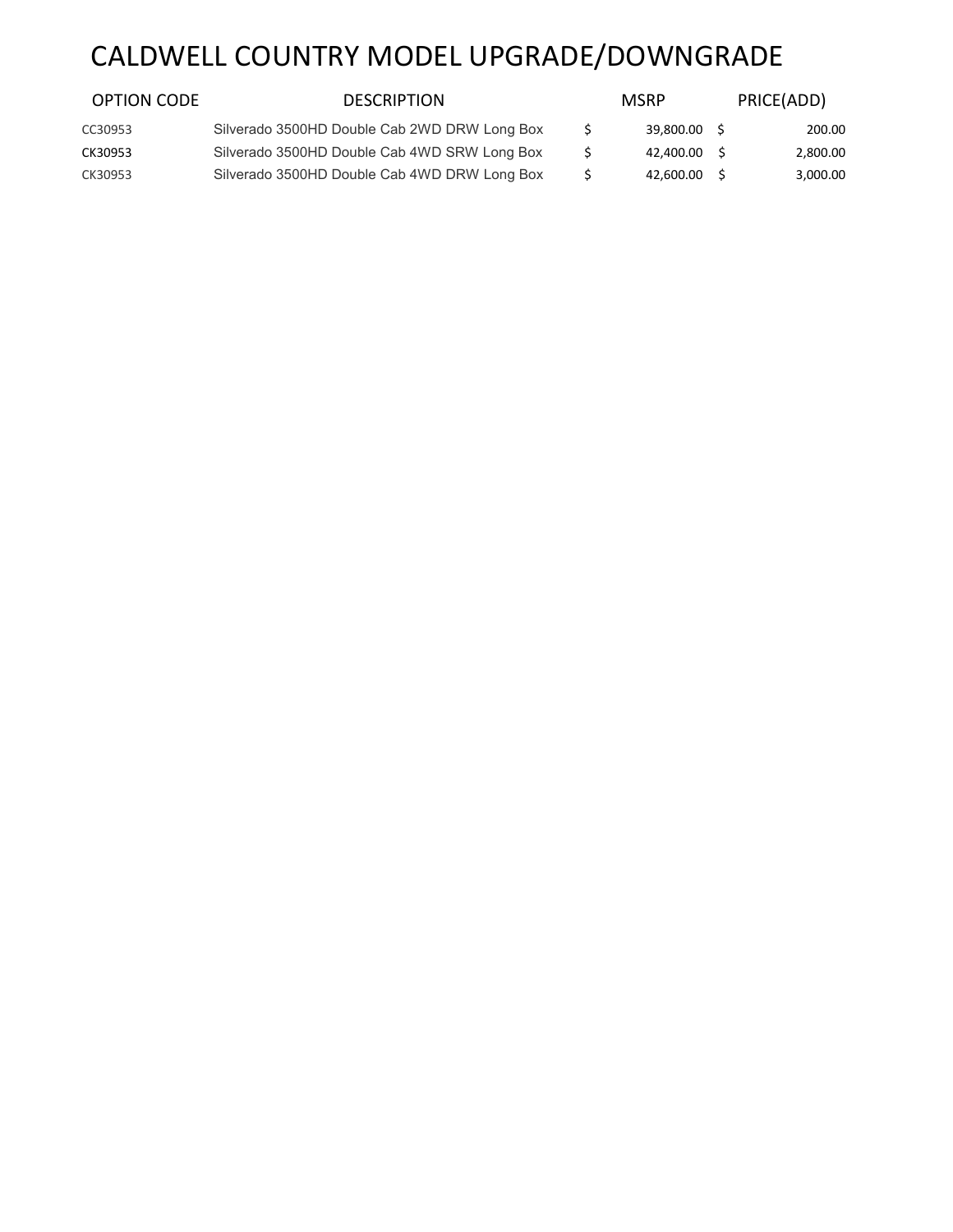

## **Optional Equipment**

| <b>BODY CODE</b> |                                                                                                                                                                                                                                                                                                                                                                                                                                                                                                                                                                                                                                                                                             |             |
|------------------|---------------------------------------------------------------------------------------------------------------------------------------------------------------------------------------------------------------------------------------------------------------------------------------------------------------------------------------------------------------------------------------------------------------------------------------------------------------------------------------------------------------------------------------------------------------------------------------------------------------------------------------------------------------------------------------------|-------------|
| <b>CODE</b>      | <b>DESCRIPTION</b>                                                                                                                                                                                                                                                                                                                                                                                                                                                                                                                                                                                                                                                                          | <b>MSRP</b> |
| E63              | Durabed, pickup bed (STD)                                                                                                                                                                                                                                                                                                                                                                                                                                                                                                                                                                                                                                                                   | \$0.00      |
| ZW9              | Pickup bed, delete includes capped fuel fill, (SFW) Back-up alarm calibration, (9J4) rear<br>bumper delete, (9L3) spare tire delete and spare tire carrier delete. (Requires long bed model<br>and 17" or 18" wheels.) *CREDIT*                                                                                                                                                                                                                                                                                                                                                                                                                                                             | (\$1,155.00 |
|                  | <b>REAR WHEEL CONFIGURATION</b>                                                                                                                                                                                                                                                                                                                                                                                                                                                                                                                                                                                                                                                             |             |
| <b>CODE</b>      | <b>DESCRIPTION</b>                                                                                                                                                                                                                                                                                                                                                                                                                                                                                                                                                                                                                                                                          | <b>MSRP</b> |
| <b>SRW</b>       | Single Rear Wheels (STD)                                                                                                                                                                                                                                                                                                                                                                                                                                                                                                                                                                                                                                                                    | Inc.        |
| <b>DZW</b>       | Dual Rear Wheels includes LED hip marker lights (Requires long bed model and (G9Y) 14,000<br>lbs. (6350 kg) GVWR.) *Upon selection of this option the base price will change*                                                                                                                                                                                                                                                                                                                                                                                                                                                                                                               | \$0.00      |
| <b>EMISSIONS</b> |                                                                                                                                                                                                                                                                                                                                                                                                                                                                                                                                                                                                                                                                                             |             |
| <b>CODE</b>      | <b>DESCRIPTION</b>                                                                                                                                                                                                                                                                                                                                                                                                                                                                                                                                                                                                                                                                          | <b>MSRP</b> |
| FE9              | Emissions, Federal requirements                                                                                                                                                                                                                                                                                                                                                                                                                                                                                                                                                                                                                                                             | \$0.00      |
| NE <sub>1</sub>  | Emissions, Connecticut, Delaware, Maine, Maryland, Massachusetts, New Jersey, New York,<br>Oregon, Pennsylvania, Rhode Island, Vermont and Washington state requirements                                                                                                                                                                                                                                                                                                                                                                                                                                                                                                                    | \$0.00      |
| YF <sub>5</sub>  | Emissions, California state requirements                                                                                                                                                                                                                                                                                                                                                                                                                                                                                                                                                                                                                                                    | \$0.00      |
| NC7              | Emissions override, Federal (for vehicles ordered by dealers in Federal emission states with<br>(YF5) or (NE1) emissions - Not required for vehicles being shipped to California, Connecticut,<br>Delaware, Maine, Maryland, Massachusetts, New Jersey, New York, Oregon, Pennsylvania,<br>Rhode Island, Vermont or Washington) (Requires (YF5) California state emissions<br>requirements or (NE1) Connecticut, Delaware, Maine, Maryland, Massachusetts, New Jersey,<br>New York, Oregon, Pennsylvania, Rhode Island, Vermont or Washington state emissions<br>requirements.)                                                                                                             | \$0.00      |
| NB <sub>8</sub>  | Emissions override, California (allows a dealer in states that require California emissions -<br>California, Connecticut, Delaware, Maryland, Massachusetts, New Jersey, New York, Oregon,<br>Pennsylvania, Rhode Island or Washington - to order Federal emissions for a vehicle that will<br>be registered in a state that has Federal emission requirements). Do not use for vehicles that<br>will be registered in California, Connecticut, Delaware, Maryland, Massachusetts, New Jersey,<br>New York, Oregon, Pennsylvania, Rhode Island or Washington. (Requires (FE9) Federal<br>emissions requirements. Not available in Maine or Vermont.)                                        | \$0.00      |
| NB <sub>9</sub>  | Emissions override, state-specific (for dealers ordering vehicles in (YF5) or (NE1) emission<br>states - California, Connecticut, Delaware, Maine, Maryland, Massachusetts, New Jersey, New<br>York, Oregon, Pennsylvania, Rhode Island, Vermont and Washington) (Allows a California<br>dealer (YF5 emissions) to order (NE1) emissions with (NB9) emissions override code for<br>registration in (NE1) states; or, a Connecticut, Delaware, Maine, Maryland, Massachusetts,<br>New Jersey, New York, Oregon, Pennsylvania, Rhode Island, Vermont and Washington dealer<br>(NE1 emissions) to order (YF5) emissions with (NB9) emissions override code for registration<br>in California.) | \$0.00      |

This document contains information considered Confidential between GM and its Clients uniquely. The information provided is not intended for public disclosure. Prices, specifications, and availability are subject to change without notice, and do not include certain fees, taxes and charges that may be required by law or vary by manufacturer or region. Performance figures are guidelines only, and actual performance may vary. Photos may not represent actual vehicles or exact configurations. Content based on report preparer's input is subject to the accuracy of the input provided.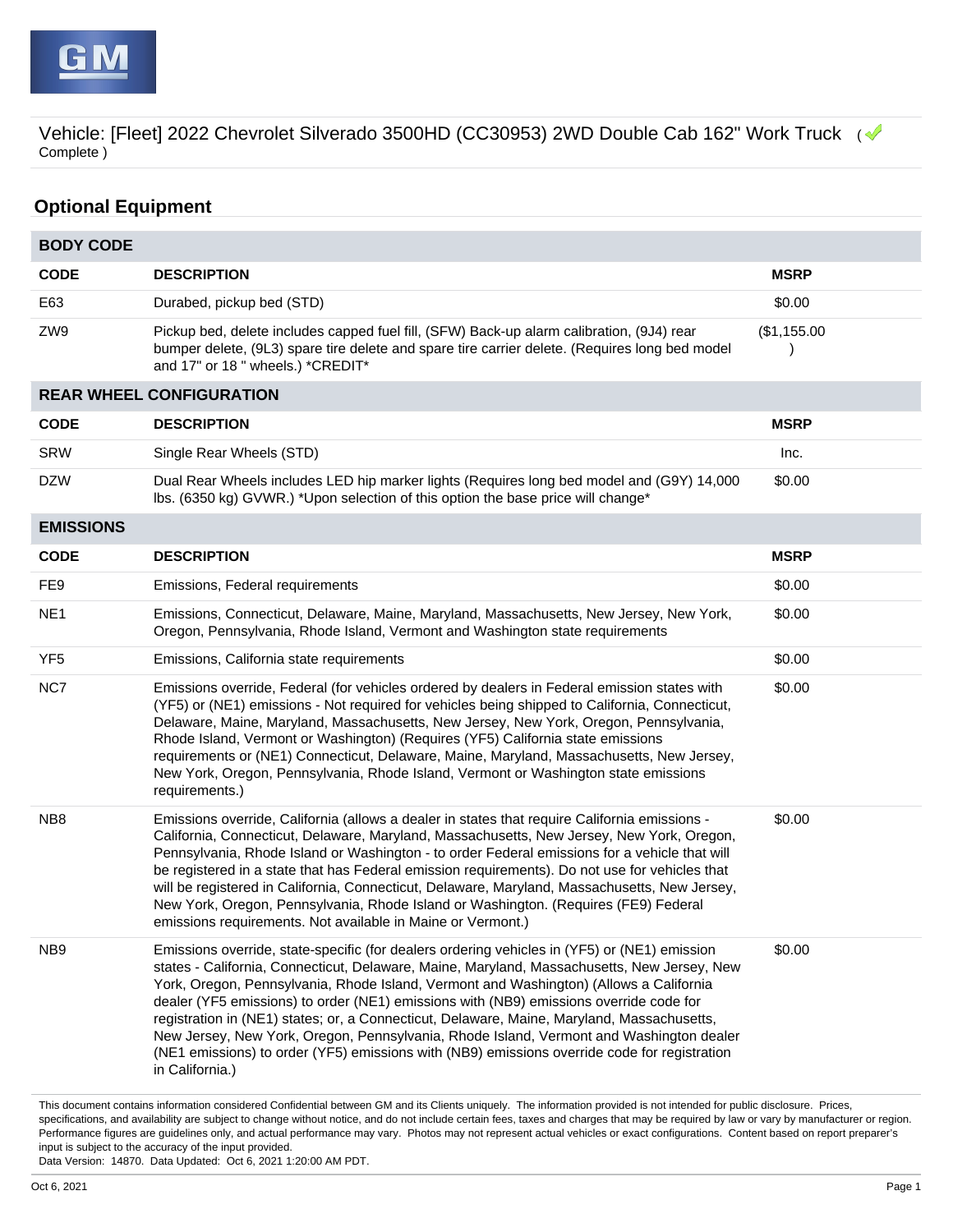

| <b>ENGINE</b>       |                                                                                                                                                                                                                                                                                       |             |
|---------------------|---------------------------------------------------------------------------------------------------------------------------------------------------------------------------------------------------------------------------------------------------------------------------------------|-------------|
| <b>CODE</b>         | <b>DESCRIPTION</b>                                                                                                                                                                                                                                                                    | <b>MSRP</b> |
| L8T                 | Engine, 6.6L V8 with Direct Injection and Variable Valve Timing, gasoline (401 hp [299 kW] @<br>5200 rpm, 464 lb-ft of torque [629 N-m] @ 4000 rpm) (STD)                                                                                                                             | Inc.        |
| L <sub>5</sub> P    | Engine, Duramax 6.6L Turbo-Diesel V8, B20-Diesel compatible (445 hp [332 kW] @ 2800<br>rpm, 910 lb-ft of torque [1220 Nm] @ 1600 rpm) (Requires (JL1) trailer brake controller.<br>Regular Cab model requires (ZLQ) WT Fleet Convenience Package or (PCV) WT<br>Convenience Package.) | \$9,890.00  |
| <b>TRANSMISSION</b> |                                                                                                                                                                                                                                                                                       |             |
| <b>CODE</b>         | <b>DESCRIPTION</b>                                                                                                                                                                                                                                                                    | <b>MSRP</b> |
| <b>MYD</b>          | Transmission, 6-speed automatic, heavy-duty (STD) (Requires (L8T) 6.6L V8 gas engine.)                                                                                                                                                                                                | \$0.00      |
| <b>MGM</b>          | Transmission, Allison 10-speed automatic (Included and only available with (L5P) Duramax<br>6.6L Turbo-Diesel V8 engine. Not available with (PTO) Power Take-off.)                                                                                                                    | \$0.00      |
| <b>MGU</b>          | Transmission, Allison 10-speed automatic with integrated Power Take-Off (PTO) (Requires<br>(L5P) Duramax 6.6L Turbo-Diesel V8 engine. Included and only available with (PTO) Power<br>Take-Off.)                                                                                      | \$0.00      |
| <b>GVWR</b>         |                                                                                                                                                                                                                                                                                       |             |
| <b>CODE</b>         | <b>DESCRIPTION</b>                                                                                                                                                                                                                                                                    | <b>MSRP</b> |
|                     |                                                                                                                                                                                                                                                                                       |             |
| <b>JFN</b>          | GVWR, 11,100 lbs. (5035 kg) with single rear wheels (STD) (Included and only available with<br>CC30953 or CK30903 model with (L8T) 6.6L V8 gas engine. Requires single rear wheels.)                                                                                                  | Inc.        |
| <b>JGR</b>          | GVWR, 11,850 lbs. (5375 kg) with single rear wheels (Included and only available with<br>CC30953 model and (L5P) Duramax 6.6L Turbo-Diesel V8 engine. Requires single rear<br>wheels.)                                                                                                | \$0.00      |
| G9Y                 | GVWR, 14,000 lbs. (6350 kg) with dual rear wheels (Included and only available with dual rear<br>wheels and long bed model.)                                                                                                                                                          | \$0.00      |
| <b>AXLE</b>         |                                                                                                                                                                                                                                                                                       |             |
| <b>CODE</b>         | <b>DESCRIPTION</b>                                                                                                                                                                                                                                                                    | <b>MSRP</b> |
| GT4                 | Rear axle, 3.73 ratio (Requires (L8T) 6.6L V8 gas engine. Not available with (L5P) Duramax<br>6.6L Turbo-Diesel V8 engine.)                                                                                                                                                           | \$0.00      |
| GU <sub>6</sub>     | Rear axle, 3.42 ratio (Included and only available with (L5P) Duramax 6.6L Turbo-Diesel V8<br>engine.)                                                                                                                                                                                | \$0.00      |
|                     | PREFERRED EQUIPMENT GROUP                                                                                                                                                                                                                                                             |             |
| <b>CODE</b>         | <b>DESCRIPTION</b>                                                                                                                                                                                                                                                                    | <b>MSRP</b> |

This document contains information considered Confidential between GM and its Clients uniquely. The information provided is not intended for public disclosure. Prices, specifications, and availability are subject to change without notice, and do not include certain fees, taxes and charges that may be required by law or vary by manufacturer or region. Performance figures are guidelines only, and actual performance may vary. Photos may not represent actual vehicles or exact configurations. Content based on report preparer's input is subject to the accuracy of the input provided.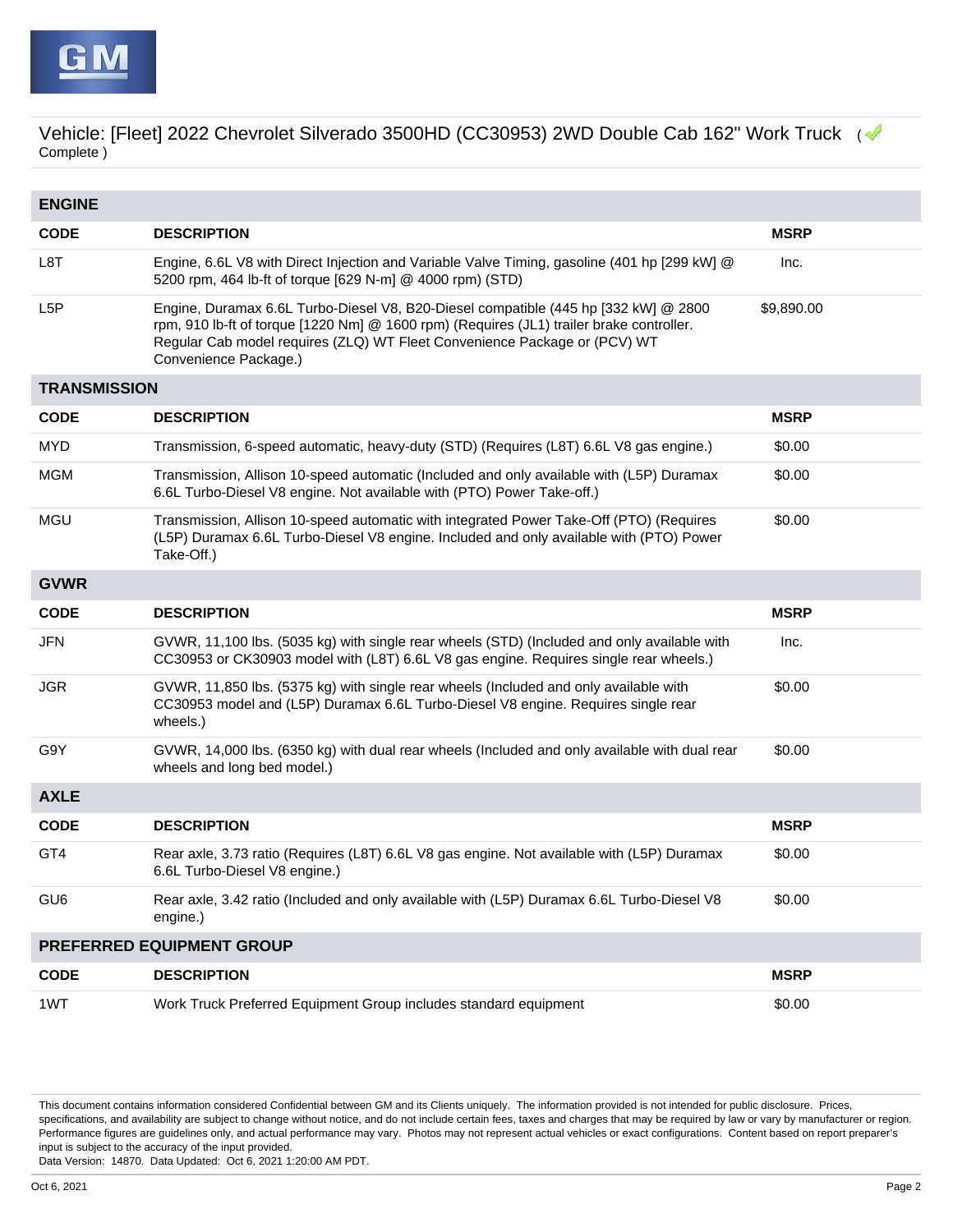

| <b>WHEELS</b>     |                                                                                                                                                                                                                                                                                                                                                          |             |
|-------------------|----------------------------------------------------------------------------------------------------------------------------------------------------------------------------------------------------------------------------------------------------------------------------------------------------------------------------------------------------------|-------------|
| <b>CODE</b>       | <b>DESCRIPTION</b>                                                                                                                                                                                                                                                                                                                                       | <b>MSRP</b> |
| <b>PYT</b>        | Wheels, 18" (45.7 cm) painted steel (STD) (Requires single rear wheels.)                                                                                                                                                                                                                                                                                 | Inc.        |
| <b>PYV</b>        | Wheels, 18" (45.7 cm) machined aluminum with Silver painted accents, 6-spoke (Requires<br>single rear wheels.)                                                                                                                                                                                                                                           | \$350.00    |
| <b>PYW</b>        | Wheels, 17" (43.2 cm) painted steel (Requires dual rear wheels.)                                                                                                                                                                                                                                                                                         | \$0.00      |
| <b>TIRES</b>      |                                                                                                                                                                                                                                                                                                                                                          |             |
| <b>CODE</b>       | <b>DESCRIPTION</b>                                                                                                                                                                                                                                                                                                                                       | <b>MSRP</b> |
| QF <sub>6</sub>   | Tires, LT275/70R18E all-terrain, blackwall (STD) (Requires single rear wheels.)                                                                                                                                                                                                                                                                          | \$0.00      |
| QQO               | Tires, LT235/80R17E all-season highway, blackwall (Requires dual rear wheels.)                                                                                                                                                                                                                                                                           | \$0.00      |
| QZT               | Tires, LT235/80R17E all-terrain, blackwall (Requires dual rear wheels.)                                                                                                                                                                                                                                                                                  | \$200.00    |
| <b>SPARE TIRE</b> |                                                                                                                                                                                                                                                                                                                                                          |             |
| <b>CODE</b>       | <b>DESCRIPTION</b>                                                                                                                                                                                                                                                                                                                                       | <b>MSRP</b> |
| <b>ZYG</b>        | Tire, spare LT275/70R18 all-terrain, blackwall (STD) (Included and only available with (QF6)<br>LT275/70R18E all-terrain, blackwall tires with (E63) Durabed, pickup bed single rear wheel<br>models. Available to order when (ZW9) pickup bed delete and (QF6) LT275/70R18E all-<br>terrain, blackwall tires are ordered with single rear wheel models) | \$0.00      |
| ZQO               | Tire, spare LT235/80R17E highway (Included and only available with (QQO) LT235/80R17E<br>all-season highway, blackwall tires with (E63) Durabed, pickup bed dual rear wheel models.<br>Available to order with (ZW9) pickup bed delete and (QQO) LT235/80R17E all-season<br>highway, blackwall tires with dual rear wheel models.)                       | \$0.00      |
| <b>ZZT</b>        | Tire, spare LT235/80R17E all-terrain (Included and only available with (QZT) LT235/80R17E<br>all-terrain, blackwall tires with (E63) Durabed, pickup bed dual rear wheel models. Available to<br>order with (ZW9) pickup bed delete with (QZT) LT235/80R17E all-terrain, blackwall tires with<br>dual rear wheel models)                                 | \$0.00      |
| <b>PAINT</b>      |                                                                                                                                                                                                                                                                                                                                                          |             |
| <b>CODE</b>       | <b>DESCRIPTION</b>                                                                                                                                                                                                                                                                                                                                       | <b>MSRP</b> |
| GAZ               | <b>Summit White</b>                                                                                                                                                                                                                                                                                                                                      | \$0.00      |
| <b>GBA</b>        | <b>Black</b>                                                                                                                                                                                                                                                                                                                                             | \$0.00      |
| G7C               | Red Hot                                                                                                                                                                                                                                                                                                                                                  | \$0.00      |
| GAN               | Silver Ice Metallic                                                                                                                                                                                                                                                                                                                                      | \$0.00      |
| GA0               | Northsky Blue Metallic                                                                                                                                                                                                                                                                                                                                   | \$0.00      |
| <b>GHR</b>        | <b>Greenstone Metallic</b>                                                                                                                                                                                                                                                                                                                               | \$0.00      |

This document contains information considered Confidential between GM and its Clients uniquely. The information provided is not intended for public disclosure. Prices, specifications, and availability are subject to change without notice, and do not include certain fees, taxes and charges that may be required by law or vary by manufacturer or region. Performance figures are guidelines only, and actual performance may vary. Photos may not represent actual vehicles or exact configurations. Content based on report preparer's input is subject to the accuracy of the input provided.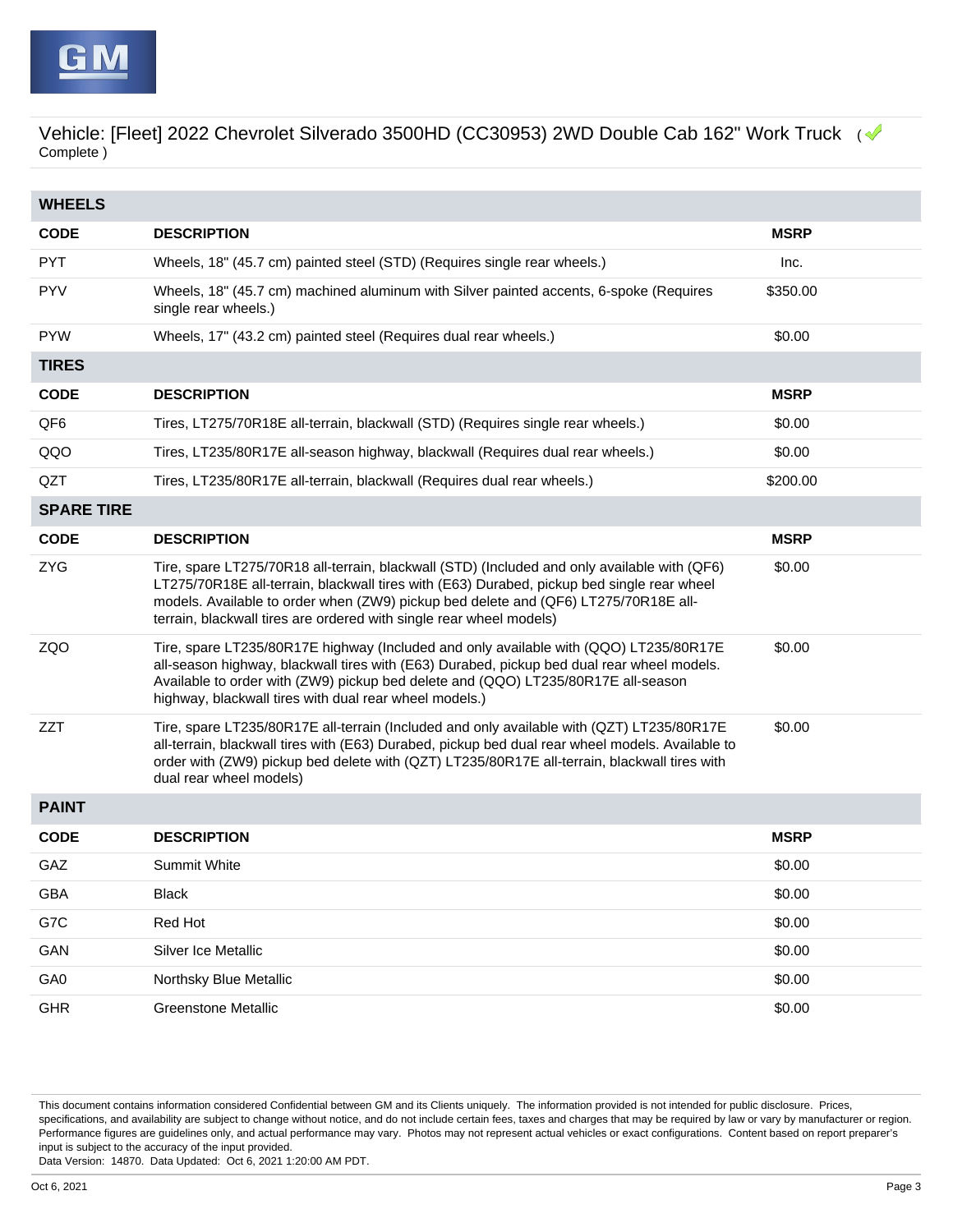

| <b>SEAT TYPE</b> |                                                                                                                                                                                                                                                                                                                                                                                                                                                                                                                                          |             |
|------------------|------------------------------------------------------------------------------------------------------------------------------------------------------------------------------------------------------------------------------------------------------------------------------------------------------------------------------------------------------------------------------------------------------------------------------------------------------------------------------------------------------------------------------------------|-------------|
| <b>CODE</b>      | <b>DESCRIPTION</b>                                                                                                                                                                                                                                                                                                                                                                                                                                                                                                                       | <b>MSRP</b> |
| AE7              | Seats, front 40/20/40 split-bench with upper covered armrest storage with fixed lumbar (STD)                                                                                                                                                                                                                                                                                                                                                                                                                                             | \$0.00      |
| <b>SEAT TRIM</b> |                                                                                                                                                                                                                                                                                                                                                                                                                                                                                                                                          |             |
| <b>CODE</b>      | <b>DESCRIPTION</b>                                                                                                                                                                                                                                                                                                                                                                                                                                                                                                                       | <b>MSRP</b> |
| H <sub>2</sub> G | Jet Black, Vinyl seat trim                                                                                                                                                                                                                                                                                                                                                                                                                                                                                                               | \$0.00      |
| H <sub>1</sub> T | Jet Black, Cloth seat trim                                                                                                                                                                                                                                                                                                                                                                                                                                                                                                               | \$0.00      |
| H <sub>0</sub>   | Jet Black, Cloth seat trim (Requires (A2X) 10-way power driver seat adjuster and (ZLQ) WT<br>Fleet Convenience Package or (PCV) WT Convenience Package.)                                                                                                                                                                                                                                                                                                                                                                                 | \$0.00      |
| <b>RADIO</b>     |                                                                                                                                                                                                                                                                                                                                                                                                                                                                                                                                          |             |
| <b>CODE</b>      | <b>DESCRIPTION</b>                                                                                                                                                                                                                                                                                                                                                                                                                                                                                                                       | <b>MSRP</b> |
| <b>IOR</b>       | Audio system, Chevrolet Infotainment 3 system, 7" diagonal color touchscreen, AM/FM stereo.<br>Additional features for compatible phones include: Bluetooth audio streaming for 2 active<br>devices, voice command pass-through to phone, wired Apple CarPlay and Android Auto<br>capable. (STD)                                                                                                                                                                                                                                         | \$0.00      |
|                  | <b>ADDITIONAL EQUIPMENT - PACKAGE</b>                                                                                                                                                                                                                                                                                                                                                                                                                                                                                                    |             |
| <b>CODE</b>      | <b>DESCRIPTION</b>                                                                                                                                                                                                                                                                                                                                                                                                                                                                                                                       | <b>MSRP</b> |
| <b>PCV</b>       | WT Convenience Package includes (AQQ) Remote Keyless Entry, (QT5) EZ Lift power lock<br>and release tailgate, (AKO) tinted windows, (C49) rear-window defogger, (K34) cruise control,<br>(DBG) power trailer mirrors with heated upper glass and manual extending/folding (Not<br>available with (ZLQ) WT Fleet Convenience Package. (DBG) trailering mirrors may be<br>upgraded to (DWI) trailering mirrors or (DLN) mirrors. Not available with CC30943 or CC30953<br>dual rear wheel models with (ZW9) pickup bed delete.)            | \$1,185.00  |
| <b>PQA</b>       | WT Safety Package includes (UD5) Front and Rear Park Assist, (UKC) Lane Change Alert<br>with Side Blind Zone Alert, (UFG) Rear Cross Traffic Alert, (V46) Chrome front bumper and<br>(VJH) Chrome rear bumper (Requires (ZLQ) WT Fleet Convenience Package or (PCV) WT<br>Convenience Package, (C49) rear-window defogger, (KI4) 120-volt power outlet, (KC9) 120-<br>volt bed-mounted power outlet, (JL1) trailer brake controller and (DWI) trailer mirrors. Not<br>available with (UD7) rear park assist or (ZW9) pickup bed delete.) | \$1,090.00  |
| <b>ZLQ</b>       | WT Fleet Convenience Package includes (AQQ) Remote Keyless Entry, (K34) Cruise Control,<br>(QT5) EZ Lift power lock and release tailgate and (DBG) outside power-adjustable vertical<br>trailering with heated upper glass (Not available with (PCV) WT Convenience Package.                                                                                                                                                                                                                                                             | \$760.00    |
| <b>RGE</b>       | Safety Confidence Package includes (UEU) Forward Collision Alert, (UHY) Automatic<br>Emergency Braking, (K34) Cruise Control, (UK3) Steering wheel audio controls and (UDD)<br>Driver Information Center (Not available with (ZW9) pickup bed delete.)                                                                                                                                                                                                                                                                                   | \$615.00    |
| <b>CMT</b>       | Gooseneck / 5th Wheel Package includes (Z6A) Gooseneck / 5th Wheel Prep Package<br>(Regular Cab model requires (ZLQ) WT Fleet Convenience Package or (PCV) WT<br>Convenience Package. Includes (JL1) Trailer brake controller and (CGN) Chevytec spray-on<br>bedliner. Not available with (ZW9) pickup bed delete.)                                                                                                                                                                                                                      | \$1,365.00  |

This document contains information considered Confidential between GM and its Clients uniquely. The information provided is not intended for public disclosure. Prices, specifications, and availability are subject to change without notice, and do not include certain fees, taxes and charges that may be required by law or vary by manufacturer or region. Performance figures are guidelines only, and actual performance may vary. Photos may not represent actual vehicles or exact configurations. Content based on report preparer's input is subject to the accuracy of the input provided.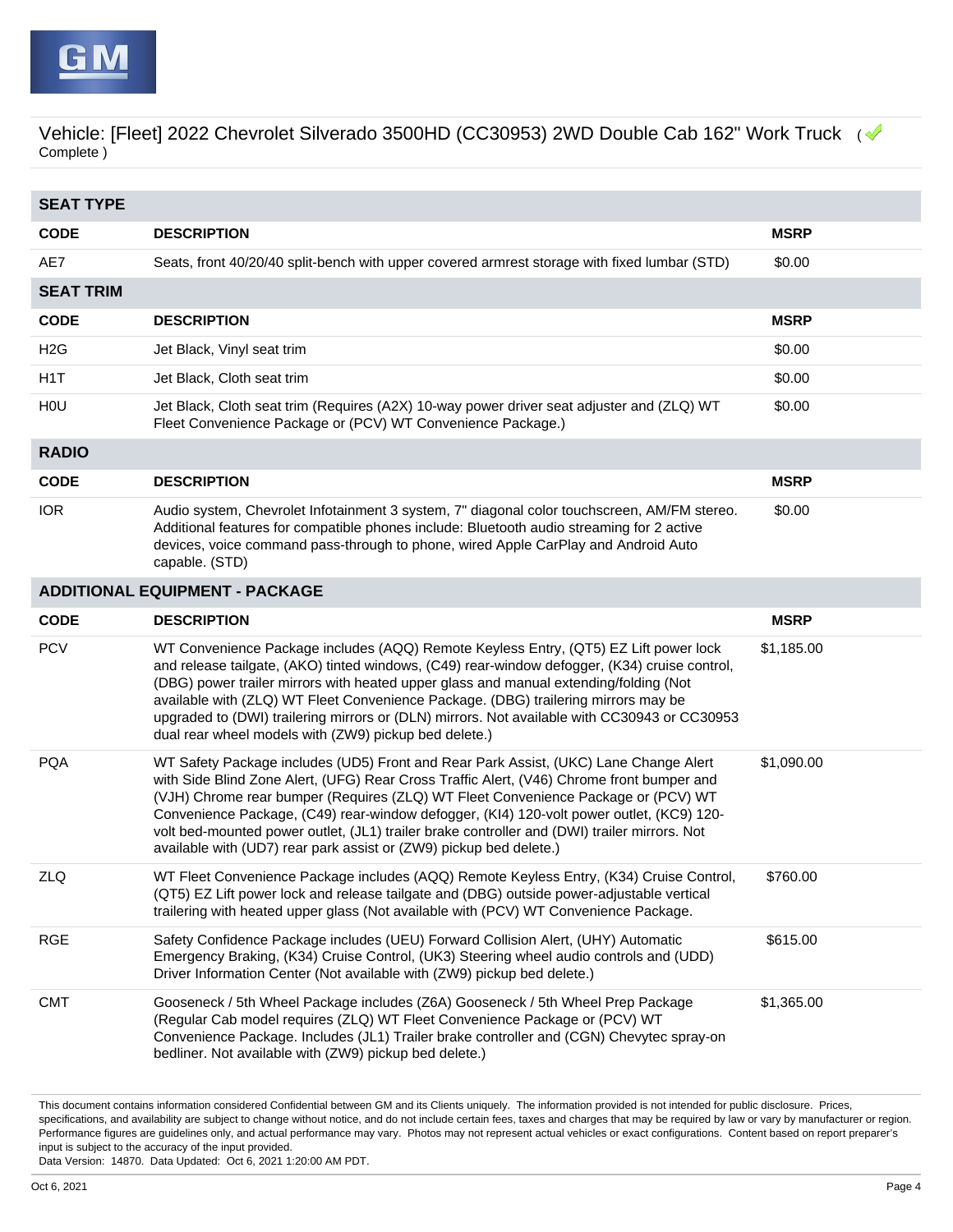| <b>ADDITIONAL EQUIPMENT - PACKAGE</b> |                                                                                                                                                                                                                                                                                                                                                                                                                                                                                                     |             |  |
|---------------------------------------|-----------------------------------------------------------------------------------------------------------------------------------------------------------------------------------------------------------------------------------------------------------------------------------------------------------------------------------------------------------------------------------------------------------------------------------------------------------------------------------------------------|-------------|--|
| <b>CODE</b>                           | <b>DESCRIPTION</b>                                                                                                                                                                                                                                                                                                                                                                                                                                                                                  | <b>MSRP</b> |  |
| Z6A                                   | Gooseneck / 5th Wheel Prep Package -- Hitch platform to accept Gooseneck or 5th Wheel<br>hitch. Includes hitch platform with tray to accept ball, stamped bed holes with removable caps<br>installed and bed mounted 7-pin trailer harness (similar to UY2 harness). (Included and only<br>available with (CMT) Gooseneck / 5th Wheel Package or (NHT) Max Trailering Package. With<br>(NHT) Max Trailering Package will not include stamped bed hole caps or (CGN) Chevytec<br>spray-on bedliner.) | \$0.00      |  |
|                                       | <b>ADDITIONAL EQUIPMENT - MECHANICAL</b>                                                                                                                                                                                                                                                                                                                                                                                                                                                            |             |  |
| <b>CODE</b>                           | <b>DESCRIPTION</b>                                                                                                                                                                                                                                                                                                                                                                                                                                                                                  | <b>MSRP</b> |  |
| <b>FHS</b>                            | E85 FlexFuel capable (Requires (L8T) 6.6L V8 gas engine and (JL1) trailer brake controller.<br>Regular Cab model requires (ZLQ) WT Fleet Convenience Package or (PCV) WT<br>Convenience Package. Not available with (ZW9) pickup bed delete.)                                                                                                                                                                                                                                                       | \$100.00    |  |
| K05                                   | Engine block heater (Included with (L5P) Duramax 6.6L Turbo-Diesel V8 engine.)                                                                                                                                                                                                                                                                                                                                                                                                                      | \$100.00    |  |
| UF3                                   | High idle switch (Requires (K34) Cruise Control. Not available with (PTO) Power Take-off.)                                                                                                                                                                                                                                                                                                                                                                                                          | \$200.00    |  |
| <b>FPF</b>                            | DPF, diesel particulate filter, manual regeneration customer regeneration will not be allowed<br>until the DPF load percentage has reached 100% full and a driver information center (DIC)<br>message has been shown (Requires (L5P) Duramax 6.6L Turbo-Diesel V8 engine.)                                                                                                                                                                                                                          | \$250.00    |  |
| <b>PTO</b>                            | Power Take-Off (Requires (L5P) Duramax 6.6L Turbo-Diesel V8 engine and (K34) Cruise<br>Control. Includes (MGU) 10-speed transmission.)                                                                                                                                                                                                                                                                                                                                                              | \$995.00    |  |
|                                       | Battery, heavy-duty dual 730 cold-cranking amps/70 Amp-hr maintenance-free with rundown<br>protection and retained accessory power (Included and only available with (L5P) Duramax<br>6.6L Turbo-Diesel V8 engine.)                                                                                                                                                                                                                                                                                 | \$0.00      |  |
| K4B                                   | Battery, auxiliary, 730 cold-cranking amps/70 Amp-hr (Requires (L8T) 6.6L V8 gas engine and<br>either (KW5) 220-amp alternator or (KHF) dual alternators. Not available with (KW7) 170-amp<br>alternator.)                                                                                                                                                                                                                                                                                          | \$135.00    |  |
| KW <sub>5</sub>                       | Alternator, 220 amps (Included with (L5P) Duramax 6.6L Turbo-Diesel V8 engine or (VYU)<br>Snow Plow Prep/Camper Package. Free flow on (L8T) 6.6L V8 gas engine.)                                                                                                                                                                                                                                                                                                                                    | \$150.00    |  |
| <b>KHF</b>                            | Alternators, dual, 220-amps primary, 170-amps auxiliary (Requires (K4B) auxiliary battery with<br>(L8T) 6.6L V8 gas engine.)                                                                                                                                                                                                                                                                                                                                                                        | \$380.00    |  |
| UY <sub>2</sub>                       | Trailering wiring provisions for trailering, 5th wheel and gooseneck trailer, includes additional 7<br>-way wiring harness located at the rear of the pickup bed attached to the rear frame cross<br>member (Not available with (CMT) Gooseneck / 5th Wheel Package or (ZW9) pickup bed<br>delete.)                                                                                                                                                                                                 | \$35.00     |  |
| JL1                                   | Trailer brake controller, integrated (Requires (ZLQ) WT Fleet Convenience Package, (PCV)<br>WT Convenience Package or (L5P) Duramax 6.6L Turbo-Diesel V8 engine. Included with<br>(CMT) Gooseneck / 5th Wheel Package.)                                                                                                                                                                                                                                                                             | \$275.00    |  |
| <b>NZZ</b>                            | Skid Plates protect the oil pan, front axle and transfer case (Included with (Z71) Z71 Off-Road<br>Package or (VYU) Snow Plow Prep/Camper Package.)                                                                                                                                                                                                                                                                                                                                                 | \$150.00    |  |

This document contains information considered Confidential between GM and its Clients uniquely. The information provided is not intended for public disclosure. Prices, specifications, and availability are subject to change without notice, and do not include certain fees, taxes and charges that may be required by law or vary by manufacturer or region. Performance figures are guidelines only, and actual performance may vary. Photos may not represent actual vehicles or exact configurations. Content based on report preparer's input is subject to the accuracy of the input provided.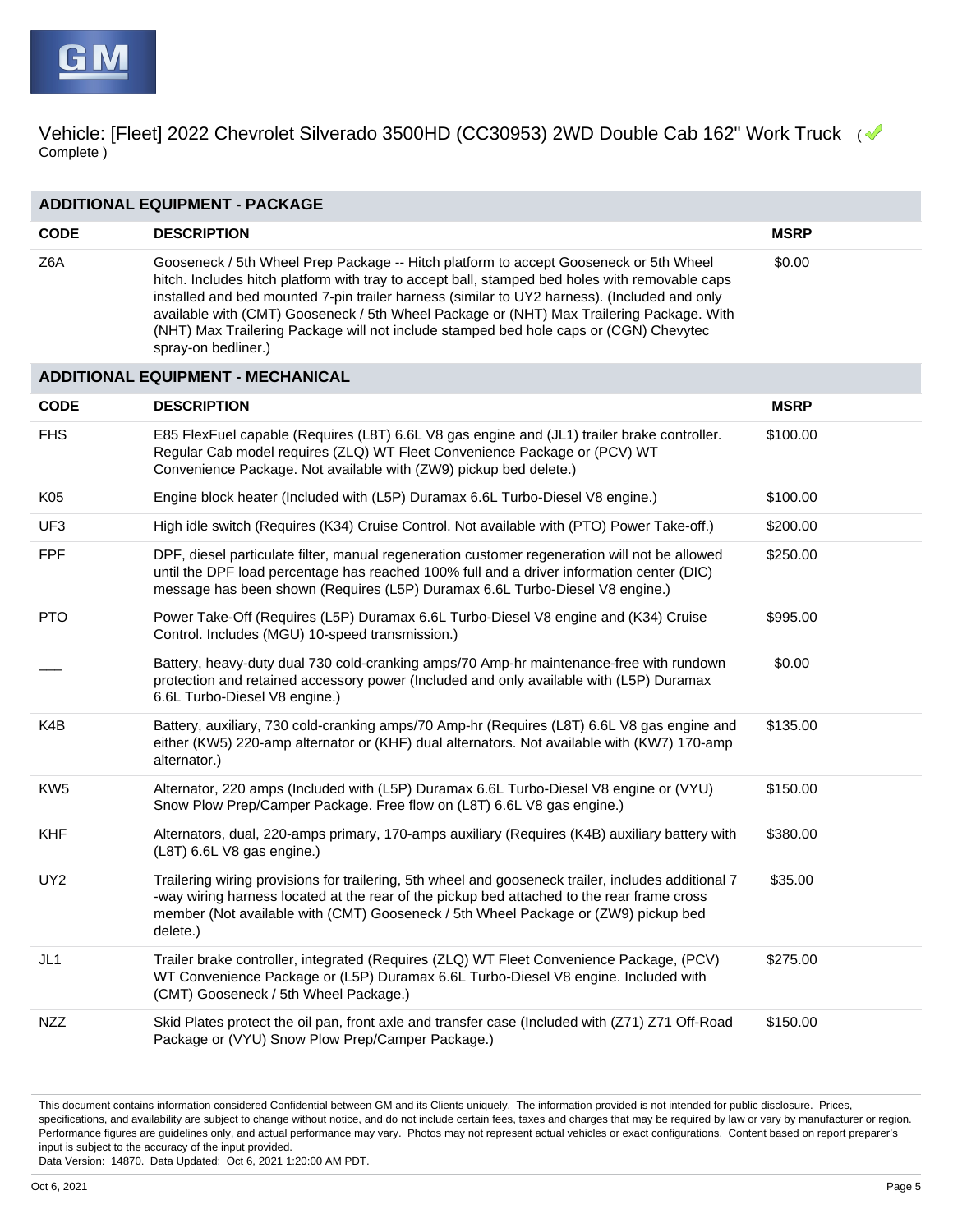

| <b>ADDITIONAL EQUIPMENT - MECHANICAL</b> |                                                                                                                                                                                                                                                                                                                                                                                                                                                                                         |             |  |
|------------------------------------------|-----------------------------------------------------------------------------------------------------------------------------------------------------------------------------------------------------------------------------------------------------------------------------------------------------------------------------------------------------------------------------------------------------------------------------------------------------------------------------------------|-------------|--|
| <b>CODE</b>                              | <b>DESCRIPTION</b>                                                                                                                                                                                                                                                                                                                                                                                                                                                                      | <b>MSRP</b> |  |
| F60                                      | Heavy Duty Front Spring/Camper Package Note: If ordered for Camper usage, recommend<br>ordering (UY2) Trailering wiring provisions (Included with (NHT) Max Trailering Package. Not<br>available with (VYU) Snow Plow Prep/Camper Package.)                                                                                                                                                                                                                                             | \$45.00     |  |
| K40                                      | Exhaust brake (Included and only available with (L5P) Duramax 6.6L Turbo-Diesel V8 engine.)                                                                                                                                                                                                                                                                                                                                                                                             | \$0.00      |  |
|                                          | Capped Fuel Fill (Included and only available with (L5P) Duramax 6.6L Turbo-Diesel V8<br>engine or (ZW9) pickup bed delete.)                                                                                                                                                                                                                                                                                                                                                            | \$0.00      |  |
| 9C <sub>2</sub>                          | Governor, electronic speed sensor set to 65 MPH Provides electronic software to limit<br>maximum road speed to 65-MPH. Cruise control limited to 60 MPH. (Not available with SEO<br>(5M7) Speedometer calibration, SEO (9B9) 70mph governor or SEO (9D7) 75 mph governor.)                                                                                                                                                                                                              | \$50.00     |  |
| 9B9                                      | Governor, electronic speed sensor set to 70 MPH Provides electronic software to limit<br>maximum road speed to 70-MPH. Cruise control limited to 65 MPH. (Not available with SEO<br>(5M7) Speedometer calibration, SEO (9C2) 65mph governor or SEO (9D7) 75mph governor.)                                                                                                                                                                                                               | \$50.00     |  |
| 9D7                                      | Governor, electronic speed sensor set to 75 MPH Provides electronic software to limit<br>maximum road speed to 75-MPH. Cruise control limited to 70 MPH. (Not available with SEO<br>(5M7) Speedometer calibration, SEO (9C2) 65mph governor or SEO (9B9) 70mph governor.)                                                                                                                                                                                                               | \$50.00     |  |
| 5M7                                      | Speedometer calibration, provisions Provides an owners manual supplement listing of<br>speedometer calibrations to be programmed into the powertrain control module (PCM), after<br>sale, to accommodate tire size changes utilized by railroad equipment. See Upfitter Integration<br>website www.gmupfitter.com Technical Bulletins section for calibration listing and instructions.<br>(Requires (L8T) 6.6L V8 gas engine. Not available with SEO (9C2), (9B9) or (9D7) governors.) | \$50.00     |  |
|                                          | <b>ADDITIONAL EQUIPMENT - EXTERIOR</b>                                                                                                                                                                                                                                                                                                                                                                                                                                                  |             |  |
| <b>CODE</b>                              | <b>DESCRIPTION</b>                                                                                                                                                                                                                                                                                                                                                                                                                                                                      | <b>MSRP</b> |  |
| P03                                      | Wheel trim, painted center caps (Requires dual rear wheels.)                                                                                                                                                                                                                                                                                                                                                                                                                            | \$0.00      |  |
| P06                                      | Wheel trim, Chrome trim skins and chrome center caps (Requires dual rear wheels.)                                                                                                                                                                                                                                                                                                                                                                                                       | \$0.00      |  |
| V46                                      | Bumper, front chrome (Requires (VJH) Chrome rear bumper with (E63) Durabed, pickup bed.<br>Available with (ZW9) pickup bed delete. Included with (PQA) WT Safety Package.)                                                                                                                                                                                                                                                                                                              | \$200.00    |  |
| VJH                                      | Bumper, rear chrome (Requires (V46) Chrome front bumper. Included with (PQA) WT Safety<br>Package.)                                                                                                                                                                                                                                                                                                                                                                                     | \$0.00      |  |
| 9J4                                      | Bumper, rear, delete (Included and only available with (ZW9) pickup bed delete.)                                                                                                                                                                                                                                                                                                                                                                                                        | \$0.00      |  |
| <b>BHP</b>                               | Winter Grille Cover (Included and only available with (L5P) Duramax 6.6L Turbo-Diesel V8<br>engine.)                                                                                                                                                                                                                                                                                                                                                                                    | \$0.00      |  |
| UF <sub>2</sub>                          | LED Cargo Area Lighting located in pickup bed, activated with switch on center switch bank or<br>key fob (Not available with (ZW9) pickup bed delete.)                                                                                                                                                                                                                                                                                                                                  | \$125.00    |  |
| U01                                      | Lamps, Smoked Amber roof marker, (LED) (Included with (ANQ) Alaskan Snow Plow Special<br>Edition. Standard with dual rear wheels. Not available with (YF5) California state emissions<br>requirements on single rear wheels.)                                                                                                                                                                                                                                                           | \$55.00     |  |

This document contains information considered Confidential between GM and its Clients uniquely. The information provided is not intended for public disclosure. Prices, specifications, and availability are subject to change without notice, and do not include certain fees, taxes and charges that may be required by law or vary by manufacturer or region. Performance figures are guidelines only, and actual performance may vary. Photos may not represent actual vehicles or exact configurations. Content based on report preparer's input is subject to the accuracy of the input provided.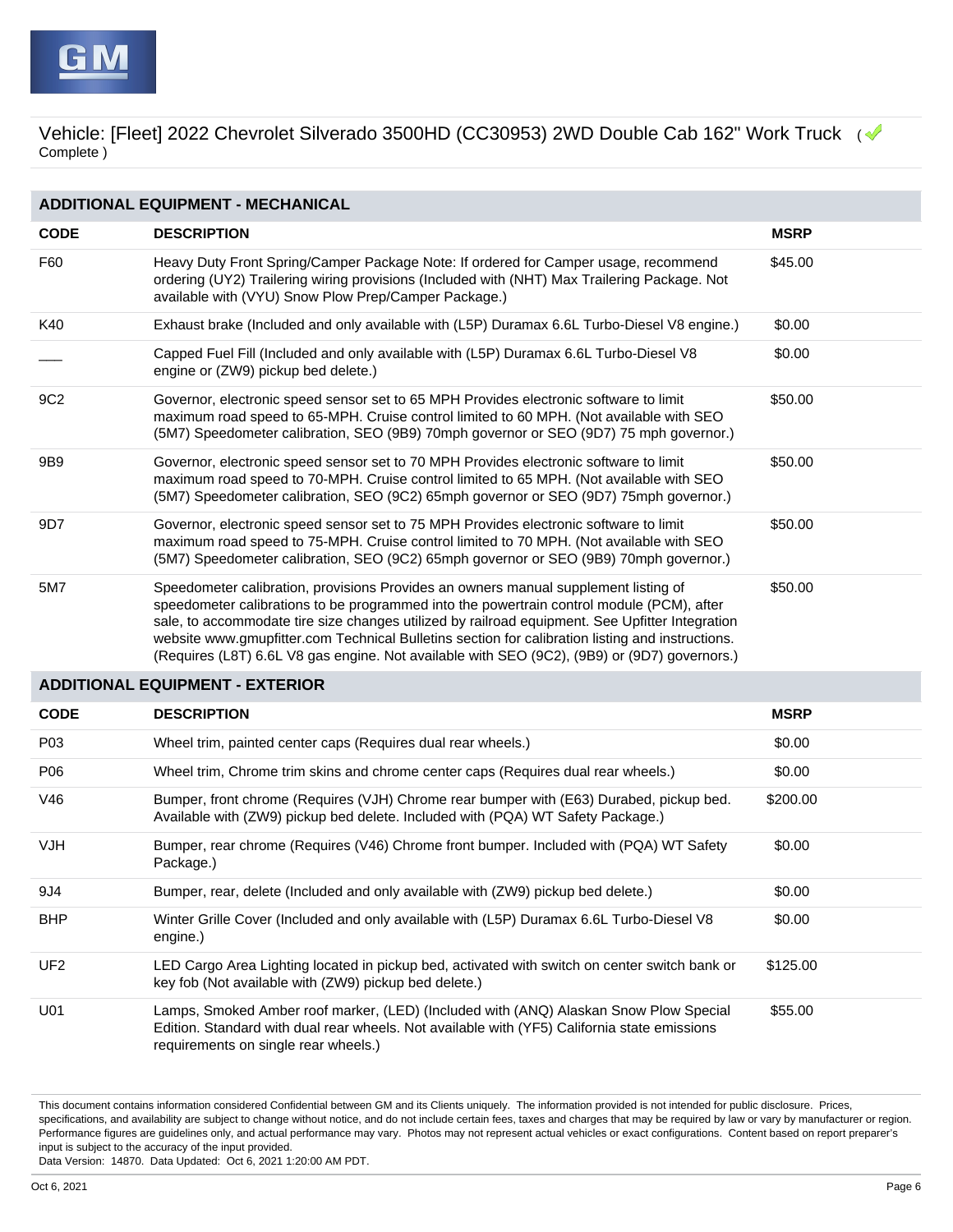

| <b>ADDITIONAL EQUIPMENT - EXTERIOR</b> |                                                                                                                                                                                                                                                                                                                                                                                                                                                                                                                                                 |             |  |
|----------------------------------------|-------------------------------------------------------------------------------------------------------------------------------------------------------------------------------------------------------------------------------------------------------------------------------------------------------------------------------------------------------------------------------------------------------------------------------------------------------------------------------------------------------------------------------------------------|-------------|--|
| <b>CODE</b>                            | <b>DESCRIPTION</b>                                                                                                                                                                                                                                                                                                                                                                                                                                                                                                                              | <b>MSRP</b> |  |
| <b>DBG</b>                             | Mirrors, outside power-adjustable vertical trailering with heated upper glass lower convex<br>mirrors, integrated turn signals, manual folding/extending (extends 3.31" [84.25mm]) (Included<br>and only available with (ZLQ) WT Fleet Convenience Package or (PCV) WT Convenience<br>Package.)                                                                                                                                                                                                                                                 | \$0.00      |  |
| <b>DLN</b>                             | Mirrors, outside heated power-adjustable, manual folding (Passenger mirror includes flat glass,<br>not convex) smaller non-trailer mirror, 11.2" (284.73mm) x 7.15" (181.69mm) (Requires (ZLQ)<br>WT Fleet Convenience Package or (PCV) WT Convenience Package. Not available with dual<br>rear wheels.)                                                                                                                                                                                                                                        | \$50.00     |  |
| <b>DWI</b>                             | Mirrors, outside power-adjustable vertical trailering with heated and auto-dimming upper glass<br>lower convex mirrors, turn signal indicators, puddle lamps, perimeter lighting, auxiliary lighting,<br>power folding/manual extending (extends 3.31" [84.25mm]) (Requires (ZLQ) WT Fleet<br>Convenience Package or (PCV) WT Convenience Package. Includes (DD8) auto-dimming<br>rearview mirror. (DD8) auto-dimming rearview mirror will be upgraded to (DRC) Partial video<br>display rearview mirror when (UVO) Bed View Camera is ordered) | \$720.00    |  |
| AKO                                    | Glass, deep-tinted (Included with (PCV) WT Convenience Package.)                                                                                                                                                                                                                                                                                                                                                                                                                                                                                | \$200.00    |  |
| VK3                                    | License plate kit, front (will be shipped to orders with ship-to states that require front license<br>plate)                                                                                                                                                                                                                                                                                                                                                                                                                                    | \$0.00      |  |
| QK <sub>2</sub>                        | Tailgate, Multi-Flex with six functional load/access features, NOTE: Auto release can be<br>disabled if ball hitch is installed. See Owner's manual for details (Requires (ZLQ) WT Fleet<br>Convenience Package or (PCV) WT Convenience Package. Not available with (ZW9) pickup<br>bed delete.)                                                                                                                                                                                                                                                | \$595.00    |  |
| QT <sub>5</sub>                        | Tailgate, gate function manual with EZ Lift includes power lock and release (Included and only<br>available with (ZLQ) WT Fleet Convenience Package or (PCV) WT Convenience Package                                                                                                                                                                                                                                                                                                                                                             | \$0.00      |  |
| <b>CGN</b>                             | Chevytec spray-on bedliner Black with Chevrolet logo (does not include spray-on liner on<br>tailgate due to Black composite inner panel) (Included with (CMT) Gooseneck / 5th Wheel<br>Package or (ANQ) Alaskan Snow Plow Special Edition. Not available with (ZW9) pickup bed<br>delete or (NHT) Max Trailering Package. Not available with any Ship Thrus EXCEPT (TCE),<br>(TCH), (VSH) or (VTV).)                                                                                                                                            | \$545.00    |  |
| 5Z4                                    | Spare wheel, carrier and lock delete (Requires long bed model. Includes (9L3) Spare tire<br>delete. Not available with (5H1) 2 additional keys for a single key system or (ZW9) pickup bed<br>delete.) *CREDIT*                                                                                                                                                                                                                                                                                                                                 | (\$20.00)   |  |
| 9L3                                    | Spare tire delete (Included and only available with (ZW9) pickup bed delete or (5Z4) spare<br>wheel, carrier and lock delete.)                                                                                                                                                                                                                                                                                                                                                                                                                  | \$0.00      |  |
| 01U                                    | Special Exterior Color All normally body colored non-sheet metal parts will be black including<br>front fender extensions, cab spoiler on Double & Crew cabs and LT trim door handles. May<br>require extended lead time.                                                                                                                                                                                                                                                                                                                       | \$0.00      |  |
| 9V <sub>5</sub>                        | Paints, solid, Woodland Green All normally body colored non-sheet metal parts will be black<br>including front fender extensions, cab spoiler on Double & Crew cabs and LT trim door<br>handles. May require extended lead time. (Requires (01U) Special Exterior Color.)                                                                                                                                                                                                                                                                       | \$450.00    |  |

This document contains information considered Confidential between GM and its Clients uniquely. The information provided is not intended for public disclosure. Prices, specifications, and availability are subject to change without notice, and do not include certain fees, taxes and charges that may be required by law or vary by manufacturer or region. Performance figures are guidelines only, and actual performance may vary. Photos may not represent actual vehicles or exact configurations. Content based on report preparer's input is subject to the accuracy of the input provided.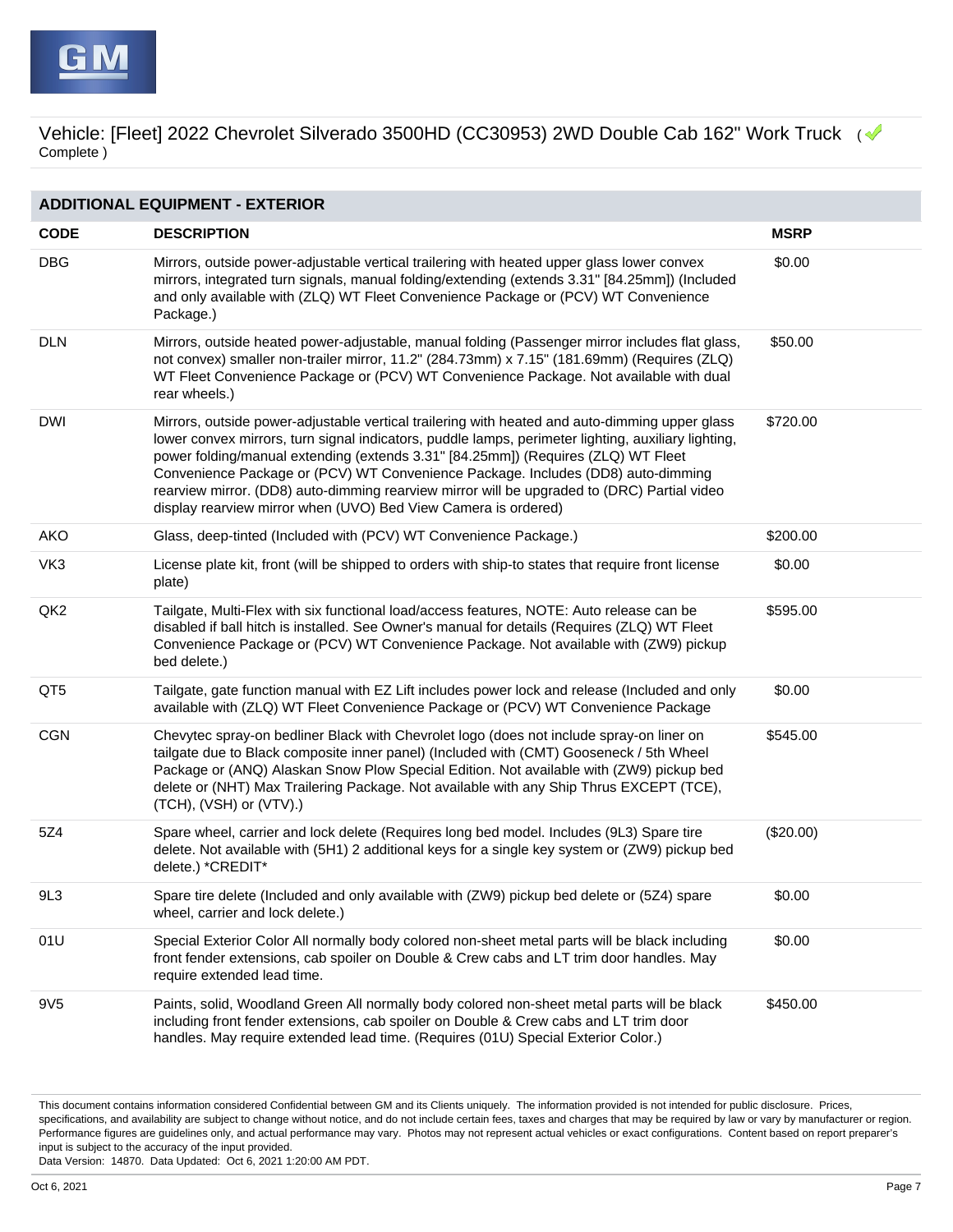

| <b>ADDITIONAL EQUIPMENT - EXTERIOR</b> |                                                                                                                                                                                                                                                                                                                                                                                                                                                                                                                                                                                                                                                                                                                                                                                                                                                                                                                                                              |             |  |
|----------------------------------------|--------------------------------------------------------------------------------------------------------------------------------------------------------------------------------------------------------------------------------------------------------------------------------------------------------------------------------------------------------------------------------------------------------------------------------------------------------------------------------------------------------------------------------------------------------------------------------------------------------------------------------------------------------------------------------------------------------------------------------------------------------------------------------------------------------------------------------------------------------------------------------------------------------------------------------------------------------------|-------------|--|
| <b>CODE</b>                            | <b>DESCRIPTION</b>                                                                                                                                                                                                                                                                                                                                                                                                                                                                                                                                                                                                                                                                                                                                                                                                                                                                                                                                           | <b>MSRP</b> |  |
| 9W3                                    | Paints, solid, Wheatland Yellow All normally body colored non-sheet metal parts will be black<br>including front fender extensions, cab spoiler on Double & Crew cabs and LT trim door<br>handles. May require extended lead time. (Requires (01U) Special Exterior Color.)                                                                                                                                                                                                                                                                                                                                                                                                                                                                                                                                                                                                                                                                                  | \$450.00    |  |
| 9W4                                    | Paints, solid, Tangier Orange All normally body colored non-sheet metal parts will be black<br>including front fender extensions, cab spoiler on Double & Crew cabs and LT trim door<br>handles. May require extended lead time. (Requires (01U) Special Exterior Color.)                                                                                                                                                                                                                                                                                                                                                                                                                                                                                                                                                                                                                                                                                    | \$450.00    |  |
| <b>TGK</b>                             | Special Paint (Requires (01U) Special Exterior Color.)                                                                                                                                                                                                                                                                                                                                                                                                                                                                                                                                                                                                                                                                                                                                                                                                                                                                                                       | \$450.00    |  |
| 9M4                                    | Decal and nameplate delete, tailgate (Not available with SEO (8F2) ornamentation delete or<br>(ZW9) pickup bed delete.)                                                                                                                                                                                                                                                                                                                                                                                                                                                                                                                                                                                                                                                                                                                                                                                                                                      | \$0.00      |  |
| 8F2                                    | Ornamentation, delete (Not available with (9R1) pickup bed decal delete or (9M4) tailgate<br>nameplate and decal delete.)                                                                                                                                                                                                                                                                                                                                                                                                                                                                                                                                                                                                                                                                                                                                                                                                                                    | \$0.00      |  |
|                                        | <b>ADDITIONAL EQUIPMENT - ENTERTAINMENT</b>                                                                                                                                                                                                                                                                                                                                                                                                                                                                                                                                                                                                                                                                                                                                                                                                                                                                                                                  |             |  |
| <b>CODE</b>                            | <b>DESCRIPTION</b>                                                                                                                                                                                                                                                                                                                                                                                                                                                                                                                                                                                                                                                                                                                                                                                                                                                                                                                                           | <b>MSRP</b> |  |
| U <sub>2</sub> K                       | SiriusXM Radio enjoy a Platinum Plan trial subscription with over 150 channels including<br>commercial-free music, plus sports, news and entertainment. Plus listening on the SiriusXM<br>app, online and at home on compatible connected devices is included, so you'll hear the best<br>SiriusXM has to offer, anywhere life takes you. Welcome to the world of SiriusXM. (Requires<br>(UE1) OnStar. IMPORTANT: The SiriusXM radio trial package is not provided on vehicles that<br>are ordered for Fleet Daily Rental ("FDR") use. If you decide to continue service after your trial,<br>the subscription plan you choose will automatically renew thereafter and you will be charged<br>according to your chosen payment method at then-current rates. Fees and taxes apply. See<br>the SiriusXM Customer Agreement at www.siriusxm.com for complete terms and how to<br>cancel. All fees, content, features, and availability are subject to change.) | \$100.00    |  |
| VV4                                    | Wi-Fi Hotspot capable (Included and only available with (UE1) OnStar. Terms and limitations<br>apply. See onstar.com or dealer for details.)                                                                                                                                                                                                                                                                                                                                                                                                                                                                                                                                                                                                                                                                                                                                                                                                                 | \$0.00      |  |
|                                        | <b>ADDITIONAL EQUIPMENT - INTERIOR</b>                                                                                                                                                                                                                                                                                                                                                                                                                                                                                                                                                                                                                                                                                                                                                                                                                                                                                                                       |             |  |
| <b>CODE</b>                            | <b>DESCRIPTION</b>                                                                                                                                                                                                                                                                                                                                                                                                                                                                                                                                                                                                                                                                                                                                                                                                                                                                                                                                           | <b>MSRP</b> |  |
| A2X                                    | Seat adjuster, driver 10-way power including lumbar (Requires (ZLQ) WT Fleet Convenience<br>Package or (PCV) WT Convenience Package, (KI4) 120-volt power outlet and (H0U) Jet Black<br>interior.)                                                                                                                                                                                                                                                                                                                                                                                                                                                                                                                                                                                                                                                                                                                                                           | \$290.00    |  |
| <b>B30</b>                             | Floor covering, color-keyed carpeting                                                                                                                                                                                                                                                                                                                                                                                                                                                                                                                                                                                                                                                                                                                                                                                                                                                                                                                        | \$100.00    |  |
| <b>B32</b>                             | Floor mats, rubberized vinyl, front (Included and only available with (B30) color-keyed<br>carpeting.                                                                                                                                                                                                                                                                                                                                                                                                                                                                                                                                                                                                                                                                                                                                                                                                                                                        | \$0.00      |  |
| <b>B33</b>                             | Floor mats, rubberized-vinyl rear (Included and only available with (B30) color-keyed<br>carpeting. Not available with Regular Cab models.                                                                                                                                                                                                                                                                                                                                                                                                                                                                                                                                                                                                                                                                                                                                                                                                                   | \$0.00      |  |
| UK3                                    | Steering wheel audio controls (Included and only available with (RGE) Safety Essentials<br>Package.)                                                                                                                                                                                                                                                                                                                                                                                                                                                                                                                                                                                                                                                                                                                                                                                                                                                         | \$0.00      |  |

This document contains information considered Confidential between GM and its Clients uniquely. The information provided is not intended for public disclosure. Prices, specifications, and availability are subject to change without notice, and do not include certain fees, taxes and charges that may be required by law or vary by manufacturer or region. Performance figures are guidelines only, and actual performance may vary. Photos may not represent actual vehicles or exact configurations. Content based on report preparer's input is subject to the accuracy of the input provided.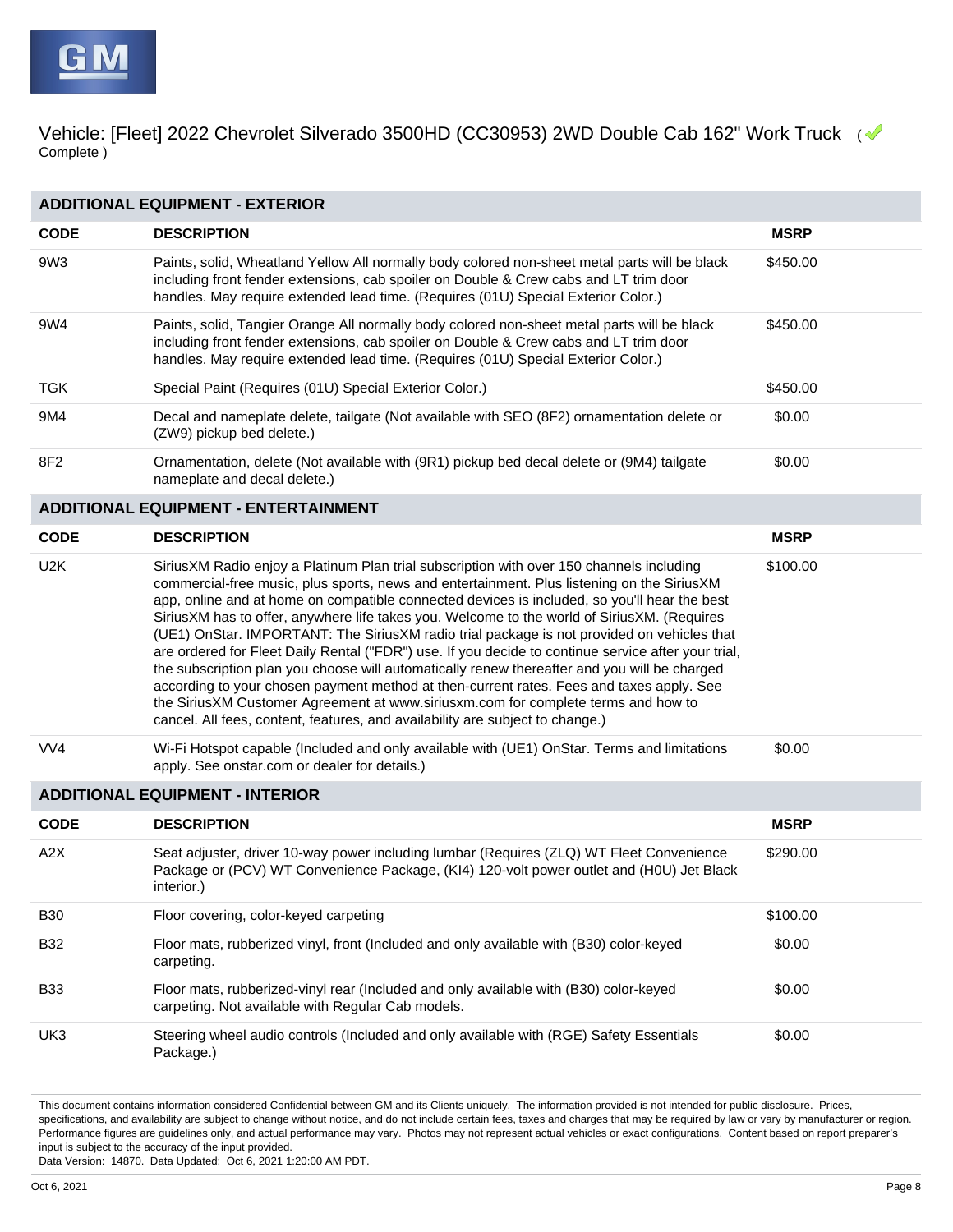| <b>ADDITIONAL EQUIPMENT - INTERIOR</b>                                                                                                                                  |                                                                                                                                                                                                                                                                                                                                                                                                             |             |  |
|-------------------------------------------------------------------------------------------------------------------------------------------------------------------------|-------------------------------------------------------------------------------------------------------------------------------------------------------------------------------------------------------------------------------------------------------------------------------------------------------------------------------------------------------------------------------------------------------------|-------------|--|
| <b>CODE</b>                                                                                                                                                             | <b>DESCRIPTION</b>                                                                                                                                                                                                                                                                                                                                                                                          | <b>MSRP</b> |  |
| <b>UDD</b>                                                                                                                                                              | Driver Information Center, 4.2" diagonal color display includes driver personalization (Included<br>and only available with (RGE) Safety Essentials Package.)                                                                                                                                                                                                                                               | \$0.00      |  |
|                                                                                                                                                                         | Compass, located in instrument cluster (Included and only available with (UE1) OnStar.)                                                                                                                                                                                                                                                                                                                     | \$0.00      |  |
| AQQ                                                                                                                                                                     | Remote Keyless Entry with 2 transmitters (Included and only available with (ZLQ) WT Fleet<br>Convenience Package or (PCV) WT Convenience Package.)                                                                                                                                                                                                                                                          | \$0.00      |  |
| K34                                                                                                                                                                     | Cruise control, electronic with set and resume speed, steering wheel-mounted (Included with<br>(ZLQ) WT Fleet Convenience Package, (PCV) WT Convenience Package or (RGE) Safety<br>Essentials Package.)                                                                                                                                                                                                     | \$225.00    |  |
| 9L7                                                                                                                                                                     | Upfitter switch kit, (5) Provides 3-30 amp and 2-20 amp configurable circuits to facilitate<br>installation of aftermarket electrical accessories. Kit with all required parts will be shipped<br>loose with the truck for installation by the dealer or upfitter at customer expense. Installation<br>instructions and technical assistance available at www.gmupfitter.com.                               | \$150.00    |  |
| KI4                                                                                                                                                                     | Power outlet, instrument panel, 120-volt (400 watts shared with (KC9) bed mounted power<br>outlet) (Requires (ZLQ) WT Fleet Convenience Package or (PCV) WT Convenience Package.)                                                                                                                                                                                                                           | \$225.00    |  |
| KC <sub>9</sub>                                                                                                                                                         | Power outlet, bed mounted, 120-volt (400 watts shared with (KI4) instrument panel mounted<br>power outlet) (Included and only available with (KI4) Power outlet. Not available with (ZW9)<br>pickup bed delete.)                                                                                                                                                                                            | \$0.00      |  |
| C49                                                                                                                                                                     | Defogger, rear-window electric (Included with (PCV) WT Convenience Package.)                                                                                                                                                                                                                                                                                                                                | \$225.00    |  |
| DD <sub>8</sub>                                                                                                                                                         | Mirror, inside rearview auto-dimming (Included and only available with (DWI) trailer mirrors.<br>Not included when (UVO) Bed View Camera is ordered and is replaced by (DRC) Partial video<br>display rearview mirror.)                                                                                                                                                                                     | \$0.00      |  |
| <b>DRC</b>                                                                                                                                                              | Mirror, inside rearview auto dimming with partial video display includes bed view camera view<br>of cargo bed (Included and only available with (UVO) Bed View Camera.)                                                                                                                                                                                                                                     | \$0.00      |  |
| <b>DRZ</b>                                                                                                                                                              | Rear Camera Mirror inside rearview auto-dimming with full camera display (Requires (ZLQ)<br>WT Fleet Convenience Package or (PCV) WT Convenience Package. Replaces (D31) manual<br>tilt rearview mirror. Replaces (DD8) auto-dimming rearview mirror when (DWI) trailer mirrors<br>are ordered. Not available on Regular Cab models. Not available with (DLN) mirrors or (ZW9)<br>pickup bed delete.)       | \$535.00    |  |
|                                                                                                                                                                         | Chevrolet Connected Access capable (Included and only available with (UE1) OnStar. Subject<br>to terms. See onstar.com or dealer for details.)                                                                                                                                                                                                                                                              | \$0.00      |  |
| 5Y1                                                                                                                                                                     | Seats, Driver and passenger front individual seats Driver and passenger front individual seats<br>derived from a 40-20-40 split bench seat with the 20% section removed. Also removes the<br>USB port and auxiliary power outlet when (AZ3) bench seat is ordered. Does not include a<br>floor console. All exposed floor area will remain untrimmed. (Not available with (B30) color-<br>keyed carpeting.) | \$0.00      |  |
| 5H1                                                                                                                                                                     | Key equipment, two additional keys for single key system Provides two additional spare keys<br>for a total of (4). (Keys will be cut but not programmed) NOTE: programming of keys is at<br>customer's expense. Programming keys is not a warranty expense. (Requires (SAF) spare tire<br>lock. Not available with SEO (5Z4) spare wheel, carrier and lock delete or (ZW9) pickup bed<br>delete.)           | \$45.00     |  |
| This document contains information considered Confidential between GM and its Clients uniquely. The information provided is not intended for public disclosure. Prices, |                                                                                                                                                                                                                                                                                                                                                                                                             |             |  |

specifications, and availability are subject to change without notice, and do not include certain fees, taxes and charges that may be required by law or vary by manufacturer or region. Performance figures are guidelines only, and actual performance may vary. Photos may not represent actual vehicles or exact configurations. Content based on report preparer's input is subject to the accuracy of the input provided.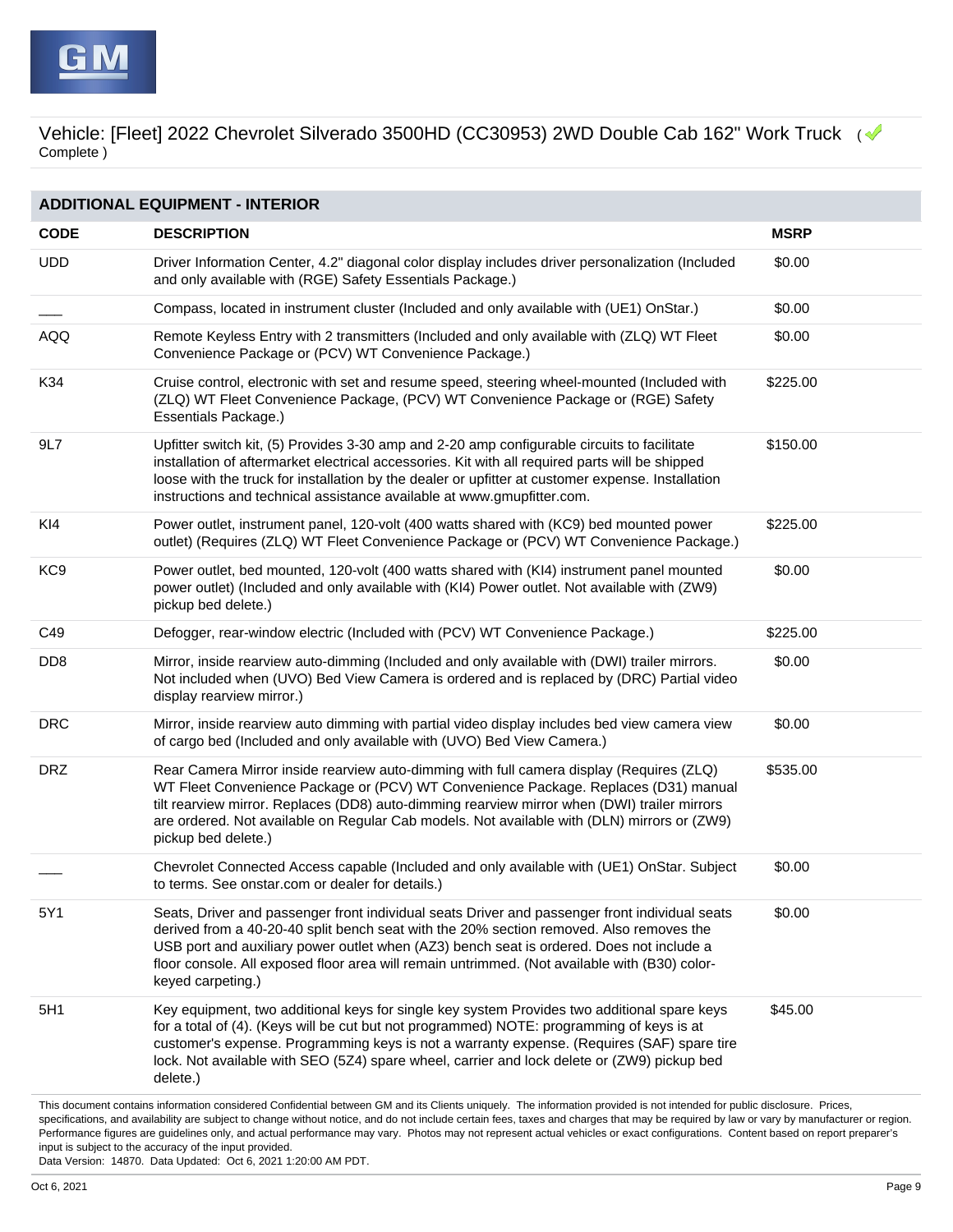| <b>ADDITIONAL EQUIPMENT - INTERIOR</b> |                                                                                                                                                                                                                                                                                                                                                                                   |             |  |
|----------------------------------------|-----------------------------------------------------------------------------------------------------------------------------------------------------------------------------------------------------------------------------------------------------------------------------------------------------------------------------------------------------------------------------------|-------------|--|
| <b>CODE</b>                            | <b>DESCRIPTION</b>                                                                                                                                                                                                                                                                                                                                                                | <b>MSRP</b> |  |
| 5L5                                    | Theft deterrent system fleet immobilizer modifications In the absence of master key, reduces<br>roadside key relearn process to (3) two-minute cycles in place of the standard (3) ten-minute<br>cycles. This option will also allow for only one learned key to be needed when adding<br>additional keys instead of 2 learned keys. (Requires a Fleet or Government type order.) | \$50.00     |  |
| 8S3                                    | Backup alarm, 97 decibels (Not available with SEO (SFW) back-up alarm calibration, (CMT)<br>Gooseneck / 5th Wheel Package or (UY2) trailer wiring provisions.)                                                                                                                                                                                                                    | \$138.00    |  |
| <b>SFW</b>                             | Back-up alarm calibration This calibration will allow installation of an aftermarket back-up<br>alarm by disabling rear perimeter lighting (Included with (ZW9) pickup bed delete. Not<br>available with (8S3) back-up alarm or (UY2) trailer wire provisions.)                                                                                                                   | \$50.00     |  |
|                                        | <b>ADDITIONAL EQUIPMENT - SAFETY-MECHANICAL</b>                                                                                                                                                                                                                                                                                                                                   |             |  |
| <b>CODE</b>                            | <b>DESCRIPTION</b>                                                                                                                                                                                                                                                                                                                                                                | <b>MSRP</b> |  |
| <b>UHY</b>                             | Automatic Emergency Braking (Included and only available with (RGE) Safety Essentials<br>Package.)                                                                                                                                                                                                                                                                                | \$0.00      |  |
|                                        | <b>ADDITIONAL EQUIPMENT - SAFETY-INTERIOR</b>                                                                                                                                                                                                                                                                                                                                     |             |  |
| <b>CODE</b>                            | <b>DESCRIPTION</b>                                                                                                                                                                                                                                                                                                                                                                | <b>MSRP</b> |  |
| UE1                                    | OnStar and Chevrolet connected services capable (Requires (U2K) SiriusXM Radio. Terms<br>and limitations apply. See onstar.com or dealer for details.)                                                                                                                                                                                                                            | \$175.00    |  |
| UD7                                    | Rear Park Assist, Ultrasonic (Requires (ZLQ) WT Fleet Convenience Package or (PCV) WT<br>Convenience Package, (JL1) trailer brake controller, (KI4) 120-volt power outlet, (KC9) 120-<br>volt bed-mounted power outlet, (V46) chrome front bumper and (VJH) rear chrome bumper.<br>Not available with dual rear wheels, (PQA) WT Safety Package or (ZW9) pickup bed delete.)      | \$295.00    |  |
| UD <sub>5</sub>                        | Front and Rear Park Assist, ultrasonic (Included and only available with (PQA) WT Safety<br>Package.)                                                                                                                                                                                                                                                                             | \$0.00      |  |
| <b>UVO</b>                             | Bed View Camera camera in the CHMSL to show a view of the cargo bed, display located in<br>rearview mirror (Not available with Regular Cab model, (DRZ) Rear Camera Mirror or (D31)<br>rearview mirror. Not available with (DD8) auto-dimming rearview mirror when (DWI) trailer<br>mirrors are ordered.)                                                                         | \$250.00    |  |
| <b>UFG</b>                             | Rear Cross Traffic Alert (Included and only available with (PQA) WT Safety Package.)                                                                                                                                                                                                                                                                                              | \$0.00      |  |
| <b>UKC</b>                             | Lane Change Alert with Side Blind Zone Alert (Included and only available with (PQA) WT<br>Safety Package.)                                                                                                                                                                                                                                                                       | \$0.00      |  |
| UEU                                    | Forward Collision Alert (Included and only available with (RGE) Safety Essentials Package.)                                                                                                                                                                                                                                                                                       | \$0.00      |  |
| 5N <sub>5</sub>                        | Rear Camera Kit Kit includes camera, fixed position bracket & 19 ft cable with attachment<br>clips. Rear camera radio calibration provided from the factory. See Upfitter Integration Bulletin<br>for installation instructions at www.gmupfitter.com (Requires (ZW9) pickup bed delete.)                                                                                         | \$73.00     |  |

This document contains information considered Confidential between GM and its Clients uniquely. The information provided is not intended for public disclosure. Prices, specifications, and availability are subject to change without notice, and do not include certain fees, taxes and charges that may be required by law or vary by manufacturer or region. Performance figures are guidelines only, and actual performance may vary. Photos may not represent actual vehicles or exact configurations. Content based on report preparer's input is subject to the accuracy of the input provided.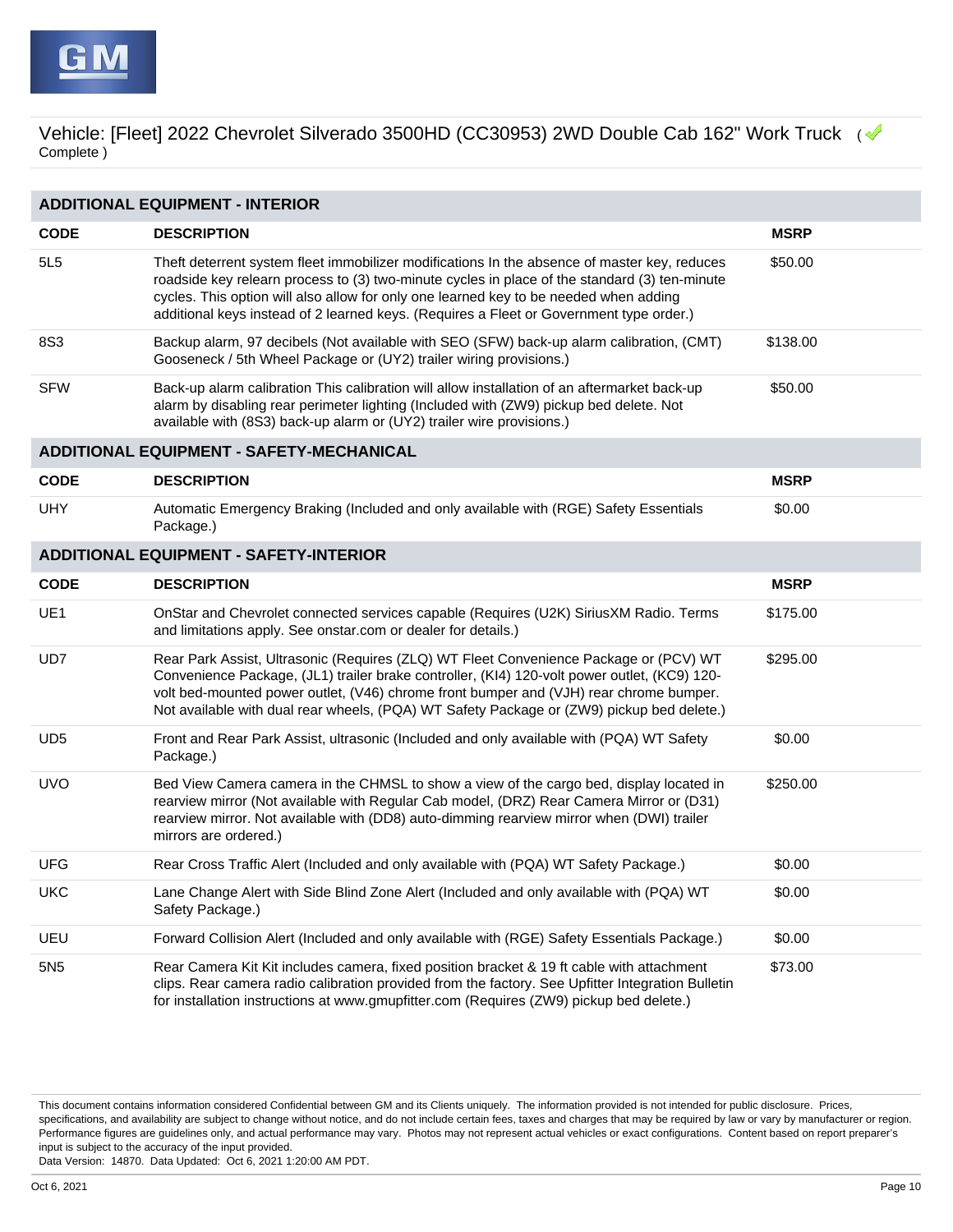

| <b>ADDITIONAL EQUIPMENT - LPO</b>   |                                                                                                                                                                                                                                                                                                                                                                                                                                                                                                                                                                            |             |  |  |
|-------------------------------------|----------------------------------------------------------------------------------------------------------------------------------------------------------------------------------------------------------------------------------------------------------------------------------------------------------------------------------------------------------------------------------------------------------------------------------------------------------------------------------------------------------------------------------------------------------------------------|-------------|--|--|
| <b>CODE</b>                         | <b>DESCRIPTION</b>                                                                                                                                                                                                                                                                                                                                                                                                                                                                                                                                                         | <b>MSRP</b> |  |  |
| <b>PDB</b>                          | LPO, Dark Essentials Package includes (RIK) Black Silverado nameplates, along with where<br>applicable, Black LT/LTZ/High Country badges, LPO, (SFZ) Black bowtie, LPO and (SB7)<br>Black tailgate CHEVROLET lettering, LPO, (dealer-installed) (Not available with (Z71) Z71 Off-<br>Road Package, (L5P) Duramax 6.6L Turbo-Diesel V8 engine or (ZW9) pickup bed delete.                                                                                                                                                                                                  | \$455.00    |  |  |
| <b>SNO</b>                          | LPO, Hitch Package Gooseneck ball and chain tiedown kit with case, (dealer-installed)<br>(Requires (CMT) Gooseneck / 5th Wheel Package. Not available with (ZW9) pickup bed<br>delete.)                                                                                                                                                                                                                                                                                                                                                                                    | \$325.00    |  |  |
| <b>VXJ</b>                          | (DISCONTINUED) LPO, Assist steps - 4" chromed round (dealer-installed) (Not available with<br>any other assist steps.)                                                                                                                                                                                                                                                                                                                                                                                                                                                     | \$795.00    |  |  |
| <b>RVQ</b>                          | LPO, Black tubular assist steps, 6" rectangular (dealer-installed) (Not available with any other<br>assist steps.)                                                                                                                                                                                                                                                                                                                                                                                                                                                         | \$775.00    |  |  |
| VQO                                 | LPO, Black work step (dealer-installed) (Not available with any other assist steps.)                                                                                                                                                                                                                                                                                                                                                                                                                                                                                       | \$475.00    |  |  |
| <b>VXH</b>                          | LPO, Assist steps, chromed tubular, 6" rectangular (dealer-installed) (Not available with any<br>other assist steps.)                                                                                                                                                                                                                                                                                                                                                                                                                                                      | \$795.00    |  |  |
| <b>VTP</b>                          | LPO, Assist steps, commercial (dealer-installed) (Not available with any other assist steps.)<br>*PRICE TO FOLLOW*                                                                                                                                                                                                                                                                                                                                                                                                                                                         | W/A         |  |  |
| <b>VQK</b>                          | LPO, Molded splash guards, Black (dealer-installed) (Not available with dual rear wheels or<br>(ZW9) pickup bed delete.)                                                                                                                                                                                                                                                                                                                                                                                                                                                   | \$240.00    |  |  |
| VQZ                                 | LPO, Polished exhaust tip (dealer-installed) (Requires (L8T) 6.6L V8 gas engine.)                                                                                                                                                                                                                                                                                                                                                                                                                                                                                          | \$155.00    |  |  |
| <b>SFZ</b>                          | LPO, Black Bowtie Emblem, front (dealer-installed) (Included with (PDB) Dark Essentials<br>Package, LPO. Not available with (Z71) Z71 Off-Road Package.)                                                                                                                                                                                                                                                                                                                                                                                                                   | \$155.00    |  |  |
| <b>RIK</b>                          | LPO, Black nameplates (dealer-installed) (Included and only available with (PDB) Dark<br>Essentials Package, LPO.)                                                                                                                                                                                                                                                                                                                                                                                                                                                         | \$0.00      |  |  |
| SB7                                 | LPO, Black tailgate lettering (Included and only available with (PDB) Black Essentials<br>Package, LPO. Not available with (ZW9) pickup bed delete.)                                                                                                                                                                                                                                                                                                                                                                                                                       | \$0.00      |  |  |
| <b>RIA</b>                          | LPO, All-weather floor liners 1st and 2nd rows on Crew Cab and Double Cab, 1st row only on<br>Regular Cab, (includes Chevrolet Bowtie logo on front mats) (Requires (B30) color-keyed<br>carpeting. Not available with (Z71) Z71 Off-Road Package. Replaces factory floor mats.)                                                                                                                                                                                                                                                                                           | \$230.00    |  |  |
| <b>ADDITIONAL EQUIPMENT - OTHER</b> |                                                                                                                                                                                                                                                                                                                                                                                                                                                                                                                                                                            |             |  |  |
| <b>CODE</b>                         | <b>DESCRIPTION</b>                                                                                                                                                                                                                                                                                                                                                                                                                                                                                                                                                         | <b>MSRP</b> |  |  |
| P <sub>0</sub>                      | OnStar Additional 21 months of OnStar Fleet Safety and Security. Provides 21 months of Fleet<br>Safety and Security service in addition to the 3 months of complimentary coverage that is<br>included in the price of the vehicle. Total OnStar Fleet Safety and Security service duration is<br>24 months. (Requires (UE1) OnStar. Requires one of the following Fleet or Government order<br>types: FLS, FNR, FRC, FBC, FGO or FEF. Not available with P0K, P0L, R7Z, P1R, P1S, P1T<br>or P1U. Not available with a ship-to of Guam, Puerto Rico or the Virgin Islands.) | \$0.00      |  |  |

This document contains information considered Confidential between GM and its Clients uniquely. The information provided is not intended for public disclosure. Prices, specifications, and availability are subject to change without notice, and do not include certain fees, taxes and charges that may be required by law or vary by manufacturer or region. Performance figures are guidelines only, and actual performance may vary. Photos may not represent actual vehicles or exact configurations. Content based on report preparer's input is subject to the accuracy of the input provided.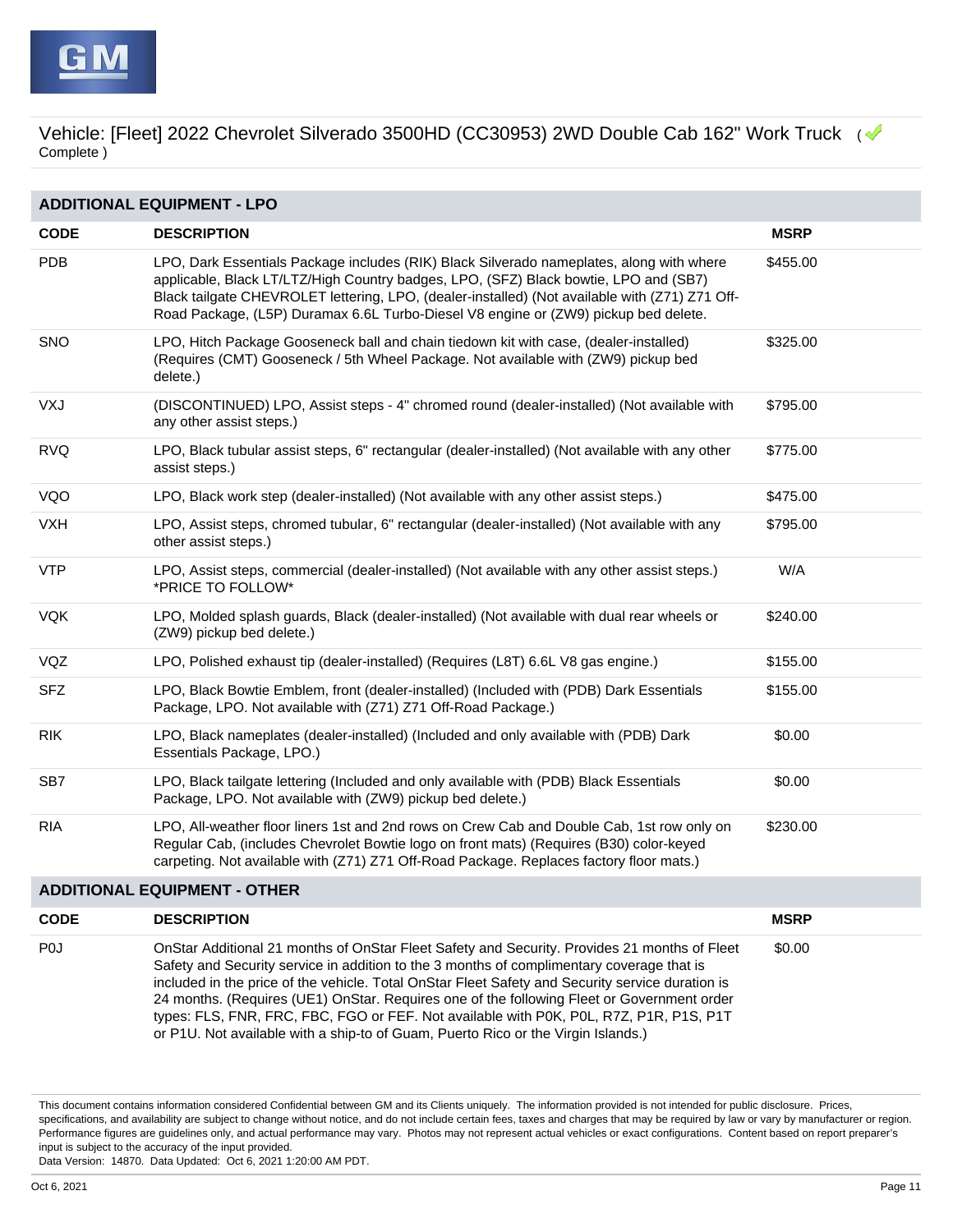

| <b>ADDITIONAL EQUIPMENT - OTHER</b> |                                                                                                                                                                                                                                                                                                                                                                                                                                                                                                                                                                                                                        |             |
|-------------------------------------|------------------------------------------------------------------------------------------------------------------------------------------------------------------------------------------------------------------------------------------------------------------------------------------------------------------------------------------------------------------------------------------------------------------------------------------------------------------------------------------------------------------------------------------------------------------------------------------------------------------------|-------------|
| <b>CODE</b>                         | <b>DESCRIPTION</b>                                                                                                                                                                                                                                                                                                                                                                                                                                                                                                                                                                                                     | <b>MSRP</b> |
| P0K                                 | OnStar Additional 33 months of OnStar Fleet Safety and Security. Provides 33 months of Fleet<br>Safety and Security service in addition to the 3 months of complimentary coverage that is<br>included in the price of the vehicle. Total OnStar Fleet Safety and Security service duration is<br>36 months. (Requires (UE1) OnStar. Requires one of the following Fleet or Government order<br>types: FLS, FNR, FRC, FBC, FGO or FEF. Not available with P0J, P0L, R7Z, P1R, P1S, P1T<br>or P1U. Not available with a ship-to of Guam, Puerto Rico or the Virgin Islands.)                                             | \$0.00      |
| <b>POL</b>                          | OnStar Additional 45 months of OnStar Fleet Safety and Security. Provides 45 months of Fleet<br>Safety and Security service in addition to the 3 months of complimentary coverage that is<br>included in the price of the vehicle. Total OnStar Fleet Safety and Security service duration is<br>48 months. (Requires (UE1) OnStar. Requires one of the following Fleet or Government order<br>types: FLS, FNR, FRC, FBC, FGO or FEF. Not available with P0J, P0K, R7Z, P1R, P1S, P1T<br>or P1U. Not available with a ship-to of Guam, Puerto Rico or the Virgin Islands.)                                             | \$0.00      |
| <b>POM</b>                          | OnStar Additional 21 months of OnStar Fleet Driver Remote Access. Provides 21 months of<br>Fleet Driver Remote Access service in addition to the 3 months of complimentary coverage<br>that is included in the price of the vehicle. Total OnStar Fleet Driver Remote Access service<br>duration is 24 months. (Requires (UE1) OnStar. Requires one of the following Fleet or<br>Government order types: FLS, FNR, FRC, FBC, FGO or FEF. Not available with P0N or P0O.<br>Not available with a ship-to of Guam, Puerto Rico or the Virgin Islands.)                                                                   | \$0.00      |
| <b>PON</b>                          | OnStar Additional 33 months of OnStar Fleet Driver Remote Access. Provides 33 months of<br>Fleet Driver Remote Access service in addition to the 3 months of complimentary coverage<br>that is included in the price of the vehicle. Total OnStar Fleet Driver Remote Access service<br>duration is 36 months. (Requires (UE1) OnStar. Requires one of the following Fleet or<br>Government order types: FLS, FNR, FRC, FBC, FGO or FEF. Not available with P0M or P0O.<br>Not available with a ship-to of Guam, Puerto Rico or the Virgin Islands.)                                                                   | \$0.00      |
| P <sub>0</sub>                      | OnStar Additional 45 months of OnStar Fleet Driver Remote Access. Provides 45 months of<br>Fleet Driver Remote Access service in addition to the 3 months of complimentary coverage<br>that is included in the price of the vehicle. Total OnStar Fleet Driver Remote Access service<br>duration is 48 months. (Requires (UE1) OnStar. Requires one of the following Fleet or<br>Government order types: FLS, FNR, FRC, FBC, FGO or FEF. Not available with P0M or P0N.<br>Not available with a ship-to of Guam, Puerto Rico or the Virgin Islands.)                                                                   | \$0.00      |
| P <sub>1R</sub>                     | OnStar Additional 9 months of OnStar Assurance for Tier3 Fleets. Provides 9 months of<br>OnStar Assurance service in addition to the 3 months of complimentary Safety & Security<br>coverage that is included in the price of the vehicle. Total Fleet OnStar Safety & Security<br>service duration is 3 months and 9 months of OnStar Assurance. (Requires (UE1) OnStar.<br>Requires one of the following Fleet or Government order types: FLS, FNR, FRC, FBC, FGO or<br>FEF. Not available with P0J, P0K, P0L, R7Z, P1S, P1T or P1U. Not available with a ship-to of<br>Guam, Puerto Rico or the Virgin Islands.)    | \$0.00      |
| P <sub>1</sub> S                    | OnStar Additional 21 months of OnStar Assurance for Tier3 Fleets. Provides 21 months of<br>OnStar Assurance service in addition to the 3 months of complimentary Safety & Security<br>coverage that is included in the price of the vehicle. Total Fleet OnStar Safety & Security<br>service duration is 3 months and 21 months of OnStar Assurance. (Requires (UE1) OnStar.<br>Requires one of the following Fleet or Government order types: FLS, FNR, FRC, FBC, FGO or<br>FEF. Not available with P0J, P0K, P0L, R7Z, P1R, P1T or P1U. Not available with a ship-to of<br>Guam, Puerto Rico or the Virgin Islands.) | \$0.00      |

This document contains information considered Confidential between GM and its Clients uniquely. The information provided is not intended for public disclosure. Prices, specifications, and availability are subject to change without notice, and do not include certain fees, taxes and charges that may be required by law or vary by manufacturer or region. Performance figures are guidelines only, and actual performance may vary. Photos may not represent actual vehicles or exact configurations. Content based on report preparer's input is subject to the accuracy of the input provided.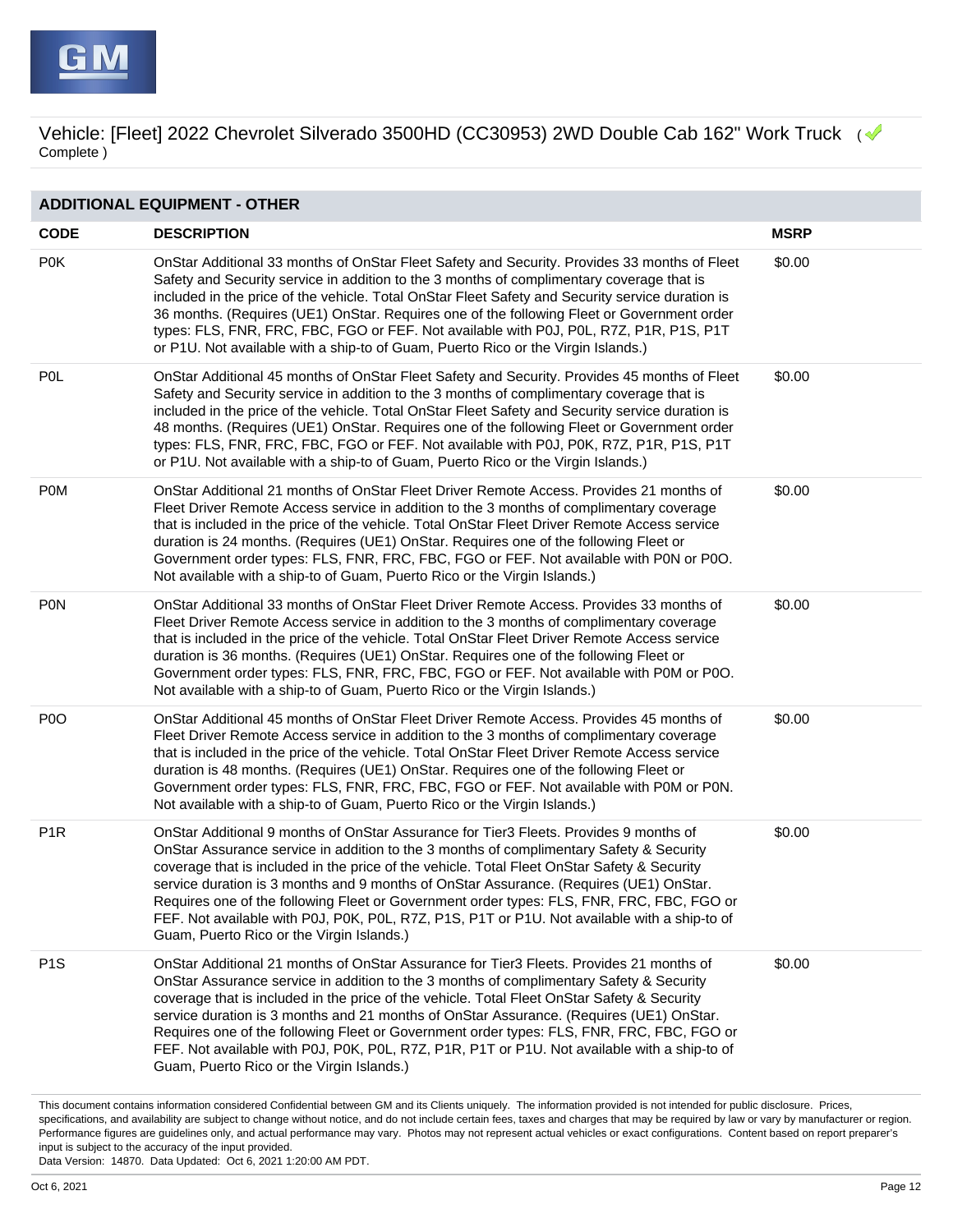

| <b>ADDITIONAL EQUIPMENT - OTHER</b> |                                                                                                                                                                                                                                                                                                                                                                                                                                                                                                                                                                                                                        |             |  |
|-------------------------------------|------------------------------------------------------------------------------------------------------------------------------------------------------------------------------------------------------------------------------------------------------------------------------------------------------------------------------------------------------------------------------------------------------------------------------------------------------------------------------------------------------------------------------------------------------------------------------------------------------------------------|-------------|--|
| <b>CODE</b>                         | <b>DESCRIPTION</b>                                                                                                                                                                                                                                                                                                                                                                                                                                                                                                                                                                                                     | <b>MSRP</b> |  |
| P <sub>1</sub> T                    | OnStar Additional 33 months of OnStar Assurance for Tier3 Fleets. Provides 33 months of<br>OnStar Assurance service in addition to the 3 months of complimentary Safety & Security<br>coverage that is included in the price of the vehicle. Total Fleet OnStar Safety & Security<br>service duration is 3 months and 33 months of OnStar Assurance. (Requires (UE1) OnStar.<br>Requires one of the following Fleet or Government order types: FLS, FNR, FRC, FBC, FGO or<br>FEF. Not available with P0J, P0K, P0L, R7Z, P1R, P1S or P1U. Not available with a ship-to of<br>Guam, Puerto Rico or the Virgin Islands.) | \$0.00      |  |
| P <sub>1U</sub>                     | OnStar Additional 45 months of OnStar Assurance for Tier3 Fleets. Provides 45 months of<br>OnStar Assurance service in addition to the 3 months of complimentary Safety & Security<br>coverage that is included in the price of the vehicle. Total Fleet OnStar Safety & Security<br>service duration is 3 months and 45 months of OnStar Assurance. (Requires (UE1) OnStar.<br>Requires one of the following Fleet or Government order types: FLS, FNR, FRC, FBC, FGO or<br>FEF. Not available with P0J, P0K, P0L, R7Z, P1R, P1S or P1T. Not available with a ship-to of<br>Guam, Puerto Rico or the Virgin Islands.) | \$0.00      |  |
| R7Z                                 | OnStar Additional 57 months of OnStar Assurance for Tier3 Fleets. Provides 57 months of<br>OnStar Assurance service in addition to the 3 months of complimentary Safety & Security<br>coverage that is included in the price of the vehicle. Total Fleet OnStar Safety & Security<br>service duration is 3 months and 57 months of OnStar Assurance. (Requires (UE1) OnStar.<br>Requires one of the following Fleet or Government order types: FLS, FNR, FRC, FBC, FGO or<br>FEF. Not available with P0J, P0K, P0L, P1R, P1S, P1T or P1U. Not available with a ship-to of<br>Guam, Puerto Rico or the Virgin Islands.) | \$0.00      |  |
| PR <sub>6</sub>                     | SiriusXM Radio Additional 9 months of the SiriusXM Platinum Plan. Includes 150 channels of<br>commercial-free music plus every major sport and the biggest names in entertainment, news<br>and comedy in vehicle plus 9 months of listening on the SiriusXM app or online in addition to<br>the 3 months of Platinum Plan trial service that is included in the price of the vehicle. Total<br>service duration is 12 months. Non-Transferrable. Non-Refundable. (Requires (U2K) SiriusXM<br>Radio and a Fleet order type. Not available with FDR order types, PR7 or PR8. Not available<br>in AK, HI, PR and VI.)     | \$0.00      |  |
| PR7                                 | SiriusXM Radio Additional 21 months of the SiriusXM Platinum Plan. Includes 150 channels of<br>commercial-free music plus every major sport and the biggest names in entertainment, news<br>and comedy in vehicle plus 21 months of listening on the SiriusXM app or online in addition to<br>the 3 months of Platinum Plan trial service that is included in the price of the vehicle. Total<br>service duration is 24 months. Non-Transferrable. Non-Refundable. (Requires (U2K) SiriusXM<br>Radio and a Fleet order type. Not available with FDR order types, PR6 or PR8. Not available<br>in AK, HI, PR and VI.)   | \$0.00      |  |
| PR <sub>8</sub>                     | Sirius XM Radio Additional 33 months of the Sirius XM Platinum Plan. Includes 150 channels of<br>commercial-free music plus every major sport and the biggest names in entertainment, news<br>and comedy in vehicle plus 33 months of listening on the SiriusXM app or online in addition to<br>the 3 months of Platinum Plan trial service that is included in the price of the vehicle. Total<br>service duration is 36 months. Non-Transferrable. Non-Refundable. (Requires (U2K) SiriusXM<br>Radio and a Fleet order type. Not available with FDR order types, PR6 or PR7. Not available<br>in AK, HI, PR and VI.) | \$0.00      |  |

This document contains information considered Confidential between GM and its Clients uniquely. The information provided is not intended for public disclosure. Prices, specifications, and availability are subject to change without notice, and do not include certain fees, taxes and charges that may be required by law or vary by manufacturer or region. Performance figures are guidelines only, and actual performance may vary. Photos may not represent actual vehicles or exact configurations. Content based on report preparer's input is subject to the accuracy of the input provided.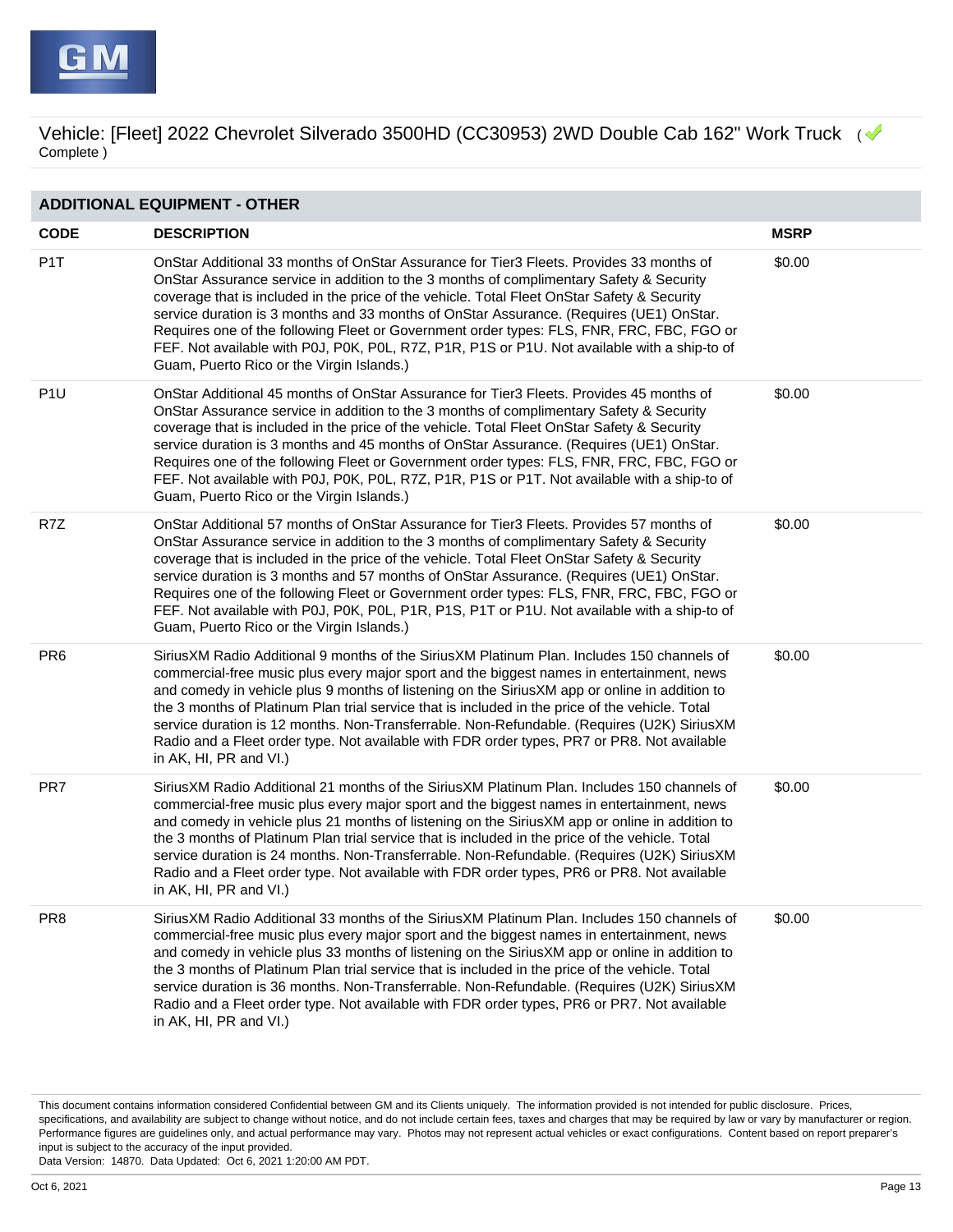

| <b>ADDITIONAL EQUIPMENT - OTHER</b> |                                                                                                                                                                                                                                                                                                                                                                                                                                                                                                                                                                                                                                                                                                                                                                                                                                                                                                                                                                                                                                  |             |
|-------------------------------------|----------------------------------------------------------------------------------------------------------------------------------------------------------------------------------------------------------------------------------------------------------------------------------------------------------------------------------------------------------------------------------------------------------------------------------------------------------------------------------------------------------------------------------------------------------------------------------------------------------------------------------------------------------------------------------------------------------------------------------------------------------------------------------------------------------------------------------------------------------------------------------------------------------------------------------------------------------------------------------------------------------------------------------|-------------|
| <b>CODE</b>                         | <b>DESCRIPTION</b>                                                                                                                                                                                                                                                                                                                                                                                                                                                                                                                                                                                                                                                                                                                                                                                                                                                                                                                                                                                                               | <b>MSRP</b> |
| <b>POV</b>                          | OnStar Vehicle Insights - 1 year of Service. Includes 12 months of OnStar Vehicle Insights<br>service. On Star Vehicle Insights provides fleet managers and drivers the tools and data they<br>need to help maximize fleet productivity and help maximize fleet's operational efficiencies.<br>OnStar Vehicle Insights relays real-time vehicle data like vehicle location, driver performance<br>information and more. Eligible customers must sign up for an account at<br>www.onstarvehicleinsights.com in order to take advantage of this 12 months offer. Requires an<br>active connected vehicle services plan. The OnStar Vehicle Insights service is included in the<br>price of the vehicle. Total service duration is 12 months. Non-Transferrable. Non-Refundable.<br>(Requires (UE1) OnStar. Requires one of the following Fleet or Government order types: FLS,<br>FNR, FRC, FBC, FGO or FEF. Not available with P0W, P0X, P0Y or P0Z. Not available with a<br>ship-to of Guam, Puerto Rico or the Virgin Islands.) | \$0.00      |
| <b>POW</b>                          | OnStar Vehicle Insights - 2 years of Service. Includes 24 months of OnStar Vehicle Insights<br>service. OnStar Vehicle Insights provides fleet managers and drivers the tools and data they<br>need to help maximize fleet productivity and help maximize fleet's operational efficiencies.<br>OnStar Vehicle Insights relays real-time vehicle data like vehicle location, driver performance<br>information and more. Eligible customers must sign up for an account at<br>www.onstarvehicleinsights.com in order to take advantage of this 24 months offer. Requires an<br>active connected vehicle services plan. The OnStar Vehicle Insights service is included in the<br>price of the vehicle. Total service duration is 24 months. Non-Transferrable. Non-Refundable.<br>(Requires (UE1) OnStar. Requires one of the following Fleet or Government order types: FLS,<br>FNR, FRC, FBC, FGO or FEF. Not available with P0V, P0X, P0Y or P0Z. Not available with a<br>ship-to of Guam, Puerto Rico or the Virgin Islands.) | \$0.00      |
| P <sub>0</sub> X                    | OnStar Vehicle Insights - 3 years of Service. Includes 36 months of OnStar Vehicle Insights<br>service. OnStar Vehicle Insights provides fleet managers and drivers the tools and data they<br>need to help maximize fleet productivity and help maximize fleet's operational efficiencies.<br>OnStar Vehicle Insights relays real-time vehicle data like vehicle location, driver performance<br>information and more. Eligible customers must sign up for an account at<br>www.onstarvehicleinsights.com in order to take advantage of this 36 months offer. Requires an<br>active connected vehicle services plan. The OnStar Vehicle Insights service is included in the<br>price of the vehicle. Total service duration is 36 months. Non-Transferrable. Non-Refundable.<br>(Requires (UE1) OnStar. Requires one of the following Fleet or Government order types: FLS,<br>FNR, FRC, FBC, FGO or FEF. Not available with P0V, P0W, P0Y or P0Z. Not available with a<br>ship-to of Guam, Puerto Rico or the Virgin Islands.) | \$0.00      |
| P <sub>0</sub> Y                    | OnStar Vehicle Insights - 4 years of Service. Includes 48 months of OnStar Vehicle Insights<br>service. OnStar Vehicle Insights provides fleet managers and drivers the tools and data they<br>need to help maximize fleet productivity and help maximize fleet's operational efficiencies.<br>OnStar Vehicle Insights relays real-time vehicle data like vehicle location, driver performance<br>information and more. Eligible customers must sign up for an account at<br>www.onstarvehicleinsights.com in order to take advantage of this 48 months offer. Requires an<br>active connected vehicle services plan. The OnStar Vehicle Insights service is included in the<br>price of the vehicle. Total service duration is 48 months. Non-Transferrable. Non-Refundable.<br>(Requires (UE1) OnStar. Requires one of the following Fleet or Government order types: FLS,<br>FNR, FRC, FBC, FGO or FEF. Not available with P0V, P0W, P0X or P0Z. Not available with a<br>ship-to of Guam, Puerto Rico or the Virgin Islands.) | \$0.00      |

This document contains information considered Confidential between GM and its Clients uniquely. The information provided is not intended for public disclosure. Prices, specifications, and availability are subject to change without notice, and do not include certain fees, taxes and charges that may be required by law or vary by manufacturer or region. Performance figures are guidelines only, and actual performance may vary. Photos may not represent actual vehicles or exact configurations. Content based on report preparer's input is subject to the accuracy of the input provided.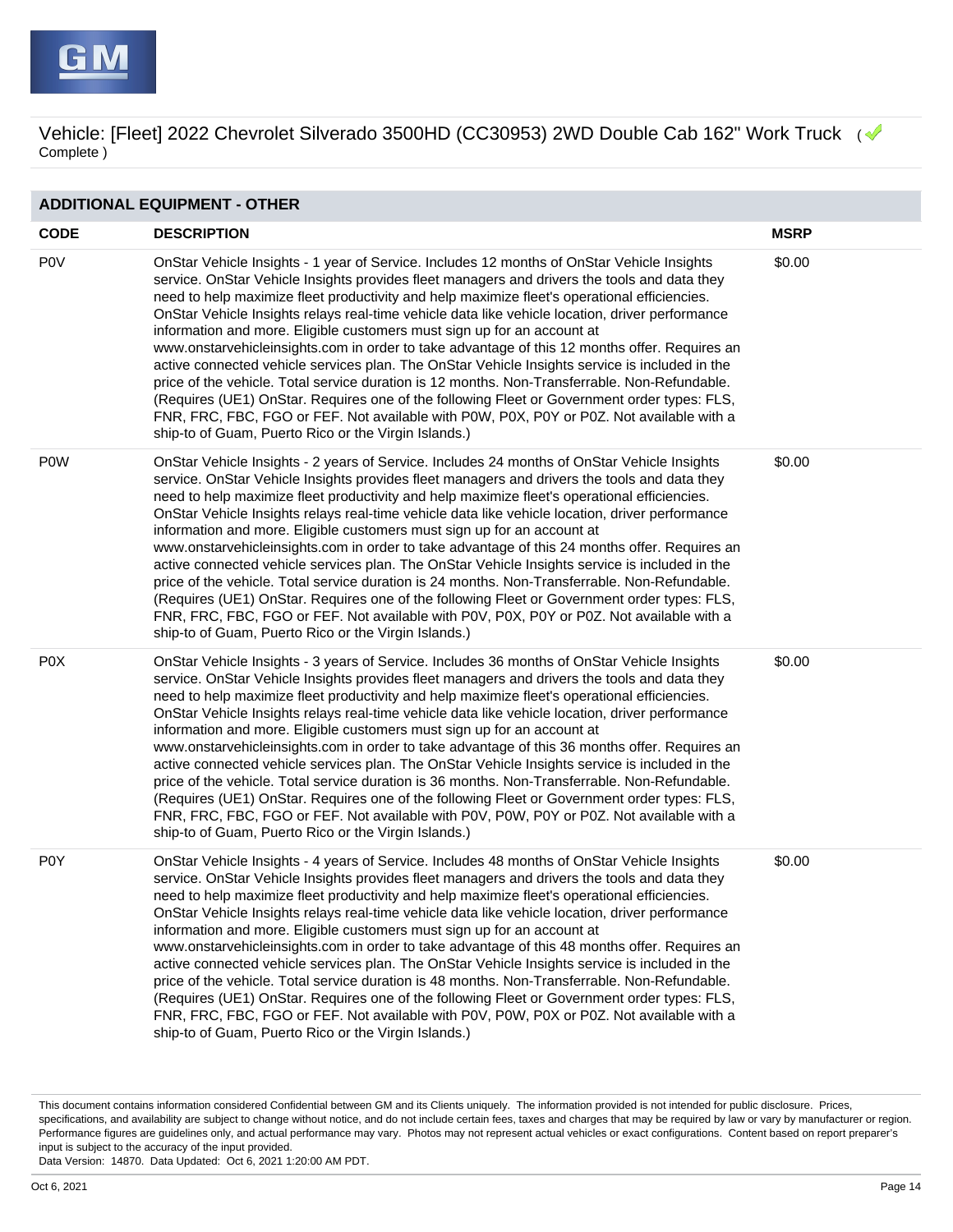

| <b>ADDITIONAL EQUIPMENT - OTHER</b> |                                                                                                                                                                                                                                                                                                                                                                                                                                                                                                                                                                                                                                                                                                                                                                                                                                                                                                                                                                                                                                |             |  |
|-------------------------------------|--------------------------------------------------------------------------------------------------------------------------------------------------------------------------------------------------------------------------------------------------------------------------------------------------------------------------------------------------------------------------------------------------------------------------------------------------------------------------------------------------------------------------------------------------------------------------------------------------------------------------------------------------------------------------------------------------------------------------------------------------------------------------------------------------------------------------------------------------------------------------------------------------------------------------------------------------------------------------------------------------------------------------------|-------------|--|
| <b>CODE</b>                         | <b>DESCRIPTION</b>                                                                                                                                                                                                                                                                                                                                                                                                                                                                                                                                                                                                                                                                                                                                                                                                                                                                                                                                                                                                             | <b>MSRP</b> |  |
| P <sub>0</sub> Z                    | OnStar Vehicle Insights - 5 years of Service. Includes 60 months of OnStar Vehicle Insights<br>service. OnStar Vehicle Insights provides fleet managers and drivers the tools and data they<br>need to help maximize fleet productivity and help maximize fleet's operational efficiencies.<br>OnStar Vehicle Insights relays real-time vehicle data like vehicle location, driver performance<br>information and more. Eligible customers must sign up for an account at<br>www.onstarvehicleinsights.com in order to take advantage of this 60 months offer. Requires an<br>active connected vehicle services plan. The OnStar Vehicle Insights service is included in the<br>price of the vehicle. Total service duration is 60 months. Non-Transferrable. Non-Refundable.<br>(Requires (UE1) OnStar. Requires one of the following Fleet or Government order types: FLS,<br>FNR, FRC, FBC, FGO or FEF. Not available on P0V, P0W, P0X or P0Y. Not available with a<br>ship-to of Guam, Puerto Rico or the Virgin Islands.) | \$0.00      |  |
| R9Y                                 | Fleet Free Maintenance Credit. This option code provides a credit in lieu of the free oil<br>changes, tire rotations and inspections for one maintenance service during 1st year of<br>ownership. The invoice will detail the applicable credit. The customer will be responsible for all<br>oil change, tire rotations and inspections costs for this vehicle. (Requires one of the following<br>Fleet order types: FBC, FBN, FCA, FCN, FEF, FLS, FNR or FRC. Not available with FDR or<br>FGO order types.) *CREDIT*                                                                                                                                                                                                                                                                                                                                                                                                                                                                                                         | (\$45.00)   |  |
| <b>FVX</b>                          | National Fleet Incentive **The dealer, on behalf of the fleet customer, will have the option of<br>selecting the greater of the available fleet incentive (FVX/FPP) or a regional retail consumer<br>cash incentive (CNC, CNE, CSE, CSR, CWE) IN EFFECT AT THE TIME OF DELIVERY, but<br>not both. See the retail consumer cash administrative message for full guidelines. Regardless<br>of the incentive taken, all deliveries are to be reported as fleet**                                                                                                                                                                                                                                                                                                                                                                                                                                                                                                                                                                  | \$0.00      |  |
| VQ1                                 | <b>Fleet Processing Option</b>                                                                                                                                                                                                                                                                                                                                                                                                                                                                                                                                                                                                                                                                                                                                                                                                                                                                                                                                                                                                 | \$0.00      |  |
| VQ <sub>2</sub>                     | <b>Fleet Processing Option</b>                                                                                                                                                                                                                                                                                                                                                                                                                                                                                                                                                                                                                                                                                                                                                                                                                                                                                                                                                                                                 | \$0.00      |  |
| VQ3                                 | <b>Fleet Processing Option</b>                                                                                                                                                                                                                                                                                                                                                                                                                                                                                                                                                                                                                                                                                                                                                                                                                                                                                                                                                                                                 | \$0.00      |  |
| <b>SHIP THRU CODES</b>              |                                                                                                                                                                                                                                                                                                                                                                                                                                                                                                                                                                                                                                                                                                                                                                                                                                                                                                                                                                                                                                |             |  |
| <b>CODE</b>                         | <b>DESCRIPTION</b>                                                                                                                                                                                                                                                                                                                                                                                                                                                                                                                                                                                                                                                                                                                                                                                                                                                                                                                                                                                                             | <b>MSRP</b> |  |
| <b>TVY</b>                          | Ship Thru, Produced and shipped to Anchorage VDC then to TK Services and returned to<br>Anchorage VDC for shipping to final destination (Available only to orders with a final Ship-To<br>Code for State of Alaska Dealers only)                                                                                                                                                                                                                                                                                                                                                                                                                                                                                                                                                                                                                                                                                                                                                                                               | \$0.00      |  |
| VUI                                 | Ship Thru, Produced in Flint Assembly and shipped to Auto Truck Group, Roanoke, IN and<br>Returned to Ft. Wayne Assembly for shipping to final destination                                                                                                                                                                                                                                                                                                                                                                                                                                                                                                                                                                                                                                                                                                                                                                                                                                                                     | \$0.00      |  |
| <b>VEW</b>                          | Ship Thru, Produced in Flint Assembly and shipped to Canfield Equipment in Warren, MI.<br>Returned to Lansing Delta for shipping to final destination.                                                                                                                                                                                                                                                                                                                                                                                                                                                                                                                                                                                                                                                                                                                                                                                                                                                                         | \$0.00      |  |
| <b>VUD</b>                          | Ship Thru, Produced in Flint Assembly and shipped to Knapheide Truck Equipment in Flint, MI.<br>Returned to Flint Assembly for shipping to final destination.                                                                                                                                                                                                                                                                                                                                                                                                                                                                                                                                                                                                                                                                                                                                                                                                                                                                  | \$0.00      |  |
| <b>VCB</b>                          | Ship Thru, Produced in Flint Assembly and shipped to Monroe Truck Equipment in Flint.<br>Returned to Flint Assembly for shipping to final destination.                                                                                                                                                                                                                                                                                                                                                                                                                                                                                                                                                                                                                                                                                                                                                                                                                                                                         | \$0.00      |  |

This document contains information considered Confidential between GM and its Clients uniquely. The information provided is not intended for public disclosure. Prices, specifications, and availability are subject to change without notice, and do not include certain fees, taxes and charges that may be required by law or vary by manufacturer or region. Performance figures are guidelines only, and actual performance may vary. Photos may not represent actual vehicles or exact configurations. Content based on report preparer's input is subject to the accuracy of the input provided.